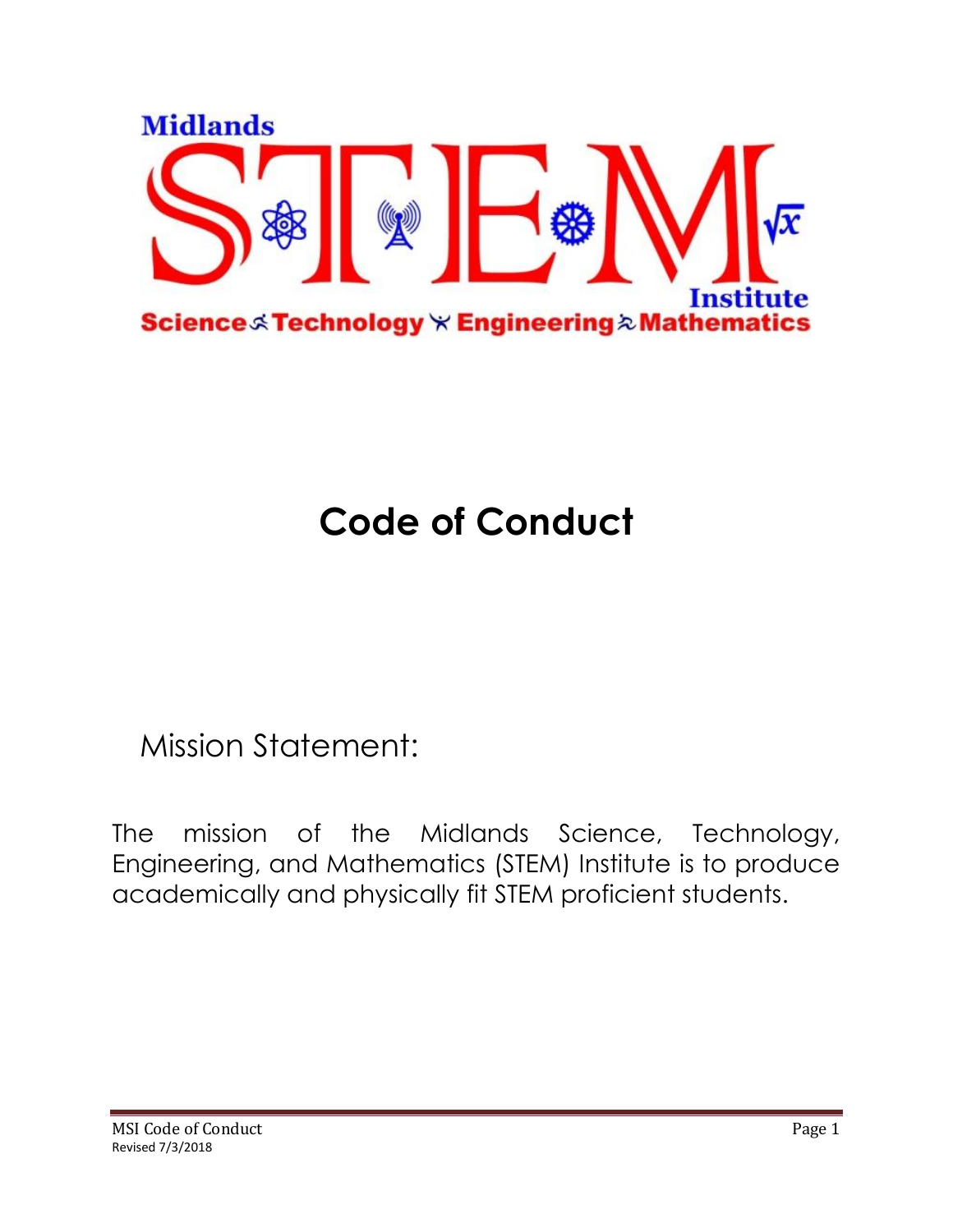Principles of Discipline:

Midlands STEM Institute (MSI) Public Charter School founders, governing board, administration, and staff believe that a safe and healthy school environment supports each student's potential for learning. It is the responsibility of the school board, administration, staff, students, and community to ensure the principles of discipline and to commit to the responsibilities and behaviors that support the environment of safety and health – an environment that is conducive to learning.

The principles of discipline for MSI PUBLIC Charter School begin with the development of

Core Beliefs:

- A. All children can learn.
- B. Each child is an individual with a unique set of needs, ambitions, experience levels and learning styles.
- C. A stable system of support is essential to learning.
- D. Quality education is directly related to the quality of relationships between educators, students, and parents.
- E. Students must strive for quality, not only in academics, but in all aspects of life.
- F. Quality is best obtained by gathering assessment data and using that data to drive clear decisions.
- G. The effective use of technology can be a powerful tool to enhance and individualize the educational experience.
- H. Schools must be communities of learning that require the meaningful involvement of local community and social service agencies in the lives of families.
- I. Financial stability is essential for the accomplishment of the school's mission and long-term viability.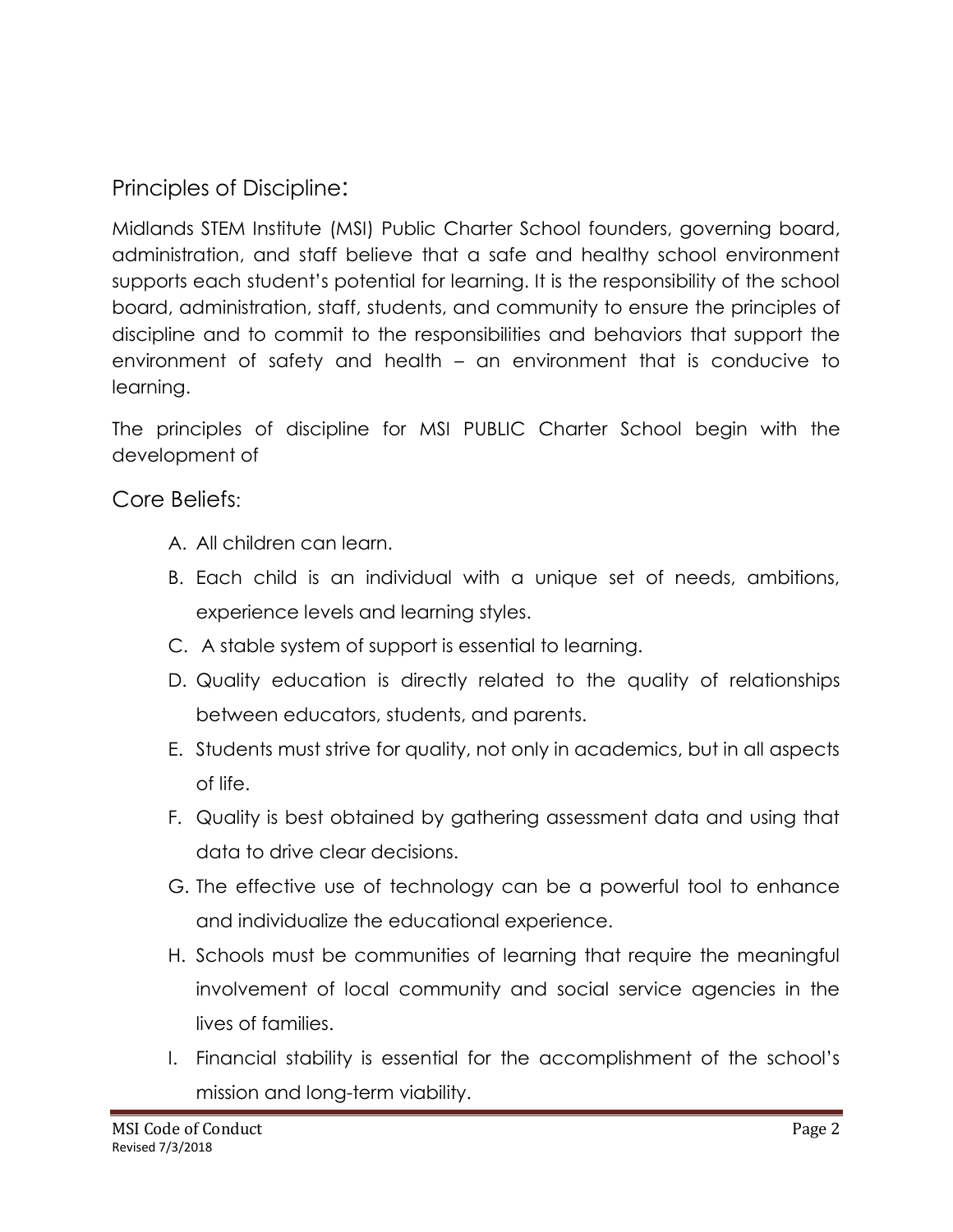The rules and regulations contained in this document were developed to keep the students safe, and maintain order to ensure successful academic and social development. These rules and regulations apply to students in all settings related to school including:

- While on School Property
- While attending school related functions (field trips, internships, school sponsored events, festivals and celebrations, and includes the time during the event regardless is if the event is hosted on-site or off-site, as well as during transportation to and from the event or function)
- During transportation to and from school
- At school bus or transportation designated stops/locations
- While aboard any vehicle designated as a school transportation vehicle during transport to school sanctioned events or functions

## Definitions:

*Parents*: refers to the parent, legal guardian, or any person or entity that is responsible for the student

*Board:* refers to the governing board of the MSI PUBLIC Charter School

*Administrator:* refers to the Executive Director, and/or the designee of the Executive Director

*School:* refers to MSI PUBLIC Charter School – a tuition-free Public charter school governed by the MSI PUBLIC Charter School governing board – a distinct and legally separate entity, sponsored by the Charter Institute at Erskine.

# Student's Rights and Responsibilities

## **Student Rights:**

- To pursue a successful education in a safe environment without disruption
- To receive fair and equitable treatment without discrimination in every aspect of the educational system
- To be given the opportunity to be heard, as well as, have witnesses and/or an advocate speak on one's behalf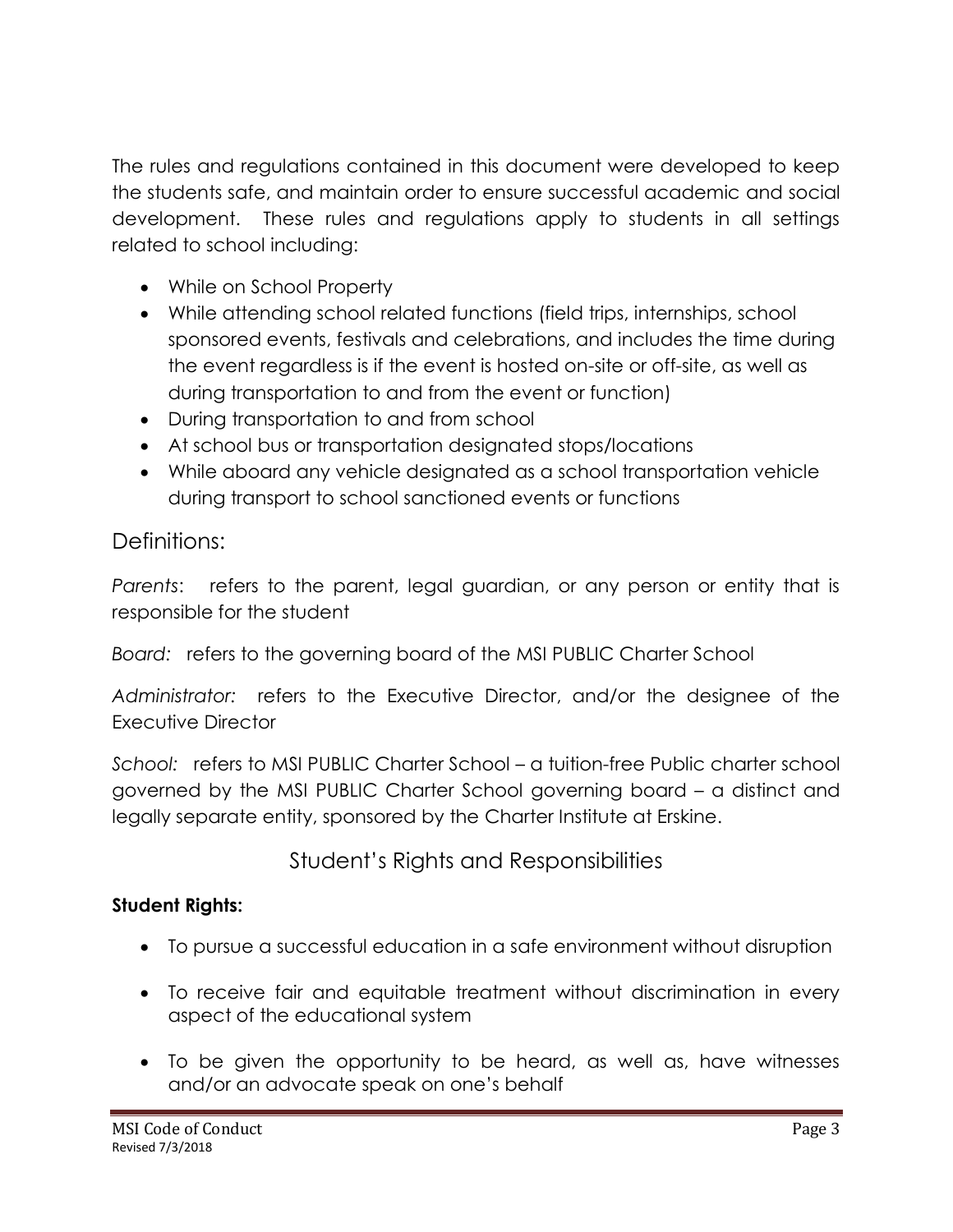- To discuss educational concerns with teachers and other school staff
- To be informed of student responsibilities, rights, and discipline policies
- To be treated respectfully and as an individual
- To expect learning to be relevant to life
- To equitably participate in courses and co–curricular activities that promotes individual skills and talents
- To resolve problems and issues while providing dignity for all.

#### **Student Responsibilities:**

- To become productive citizens
- To respect the personal, civil, and property rights of others
- To dress appropriately and develop a sense of responsibility for personal choices
- To attend school regularly, arrive on time, and bring materials
- To follow discipline guidelines adopted by the School, which includes the bus (if applicable), as well as, one's school and class
- To comply with any staff member's reasonable request to obey school and bus (if applicable) rules.

## Parents Rights and Responsibilities

#### **Parents Rights:**

- To receive fair and respectful treatment
- To expect and safe learning environment for their child(ren)
- To visit the school according to school policy
- To view their students records in accordance to school policy
- To routinely receive updates on their student's academic and overall progress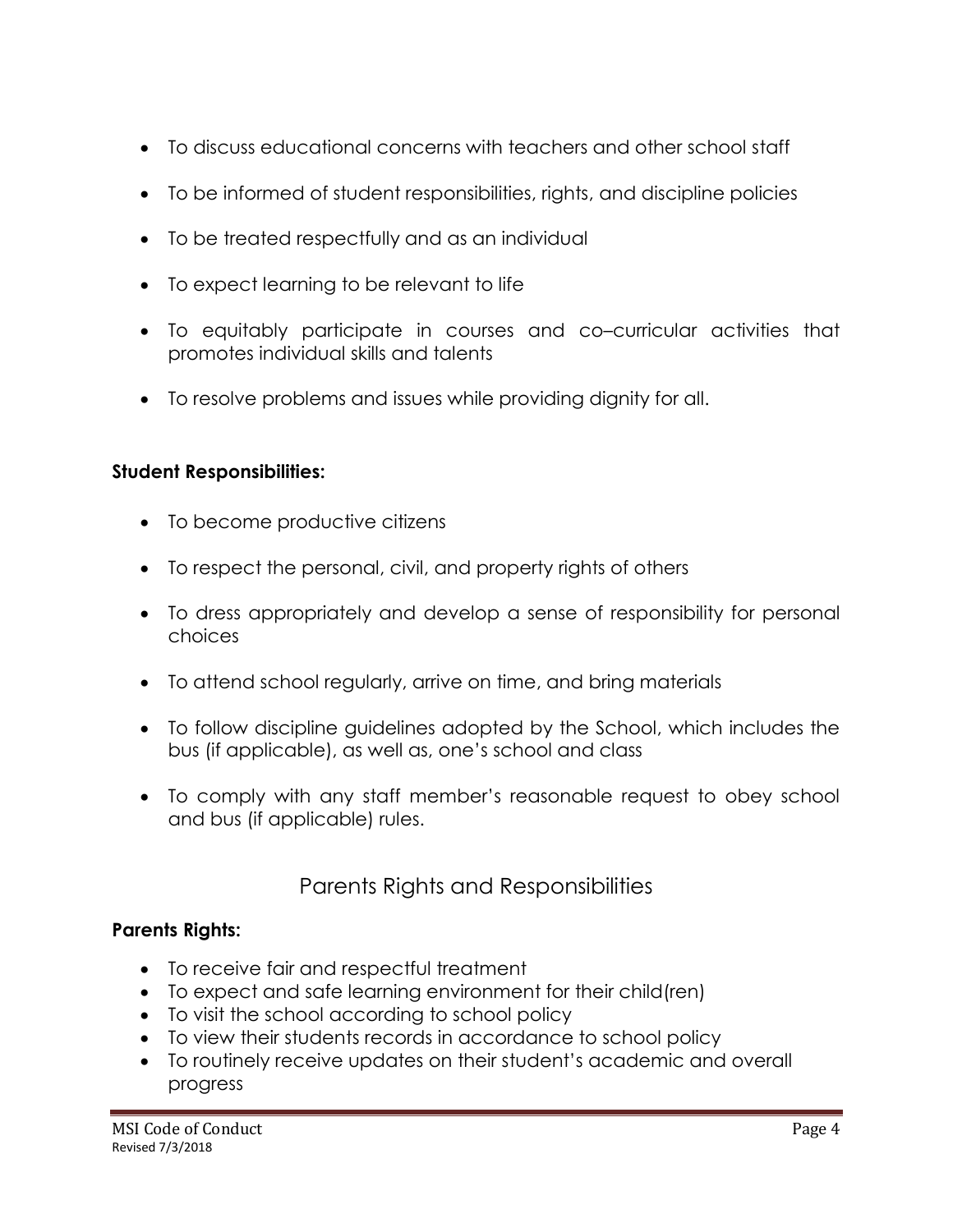To request and be granted conferences with school personnel

#### **Parents Responsibilities:**

- To comply with South Carolina laws related to compulsory attendance
- To ensure their child(ren) arrive at school on time and leave school in accordance with school dismissal policies and procedure
- To participate in parent events
- Support student sponsored activities
- Treat the administration and all school staff with respect
- To conduct themselves in a respectful and courteous manner when attending school events, on school property, interacting with school personnel, and interacting with other parents during school events or on school property
- To collaborate with school staff to support their children's success in academic and social pursuits
- To celebrate their child(ren)'s success in school
- To complete all school paperwork including updated personal contact information, medical information, and emergency notification contact information
- To respond quickly to any notification or contact from the school

# School Personnel Rights and Responsibilities

## **School Personnel Rights:**

- To be treated with dignity, courtesy and respect
- To work in a positive atmosphere conducive to learning and teaching
- To be present at student/parent conferences
- To be involved in the decision-making process for the school
- To have a safe working environment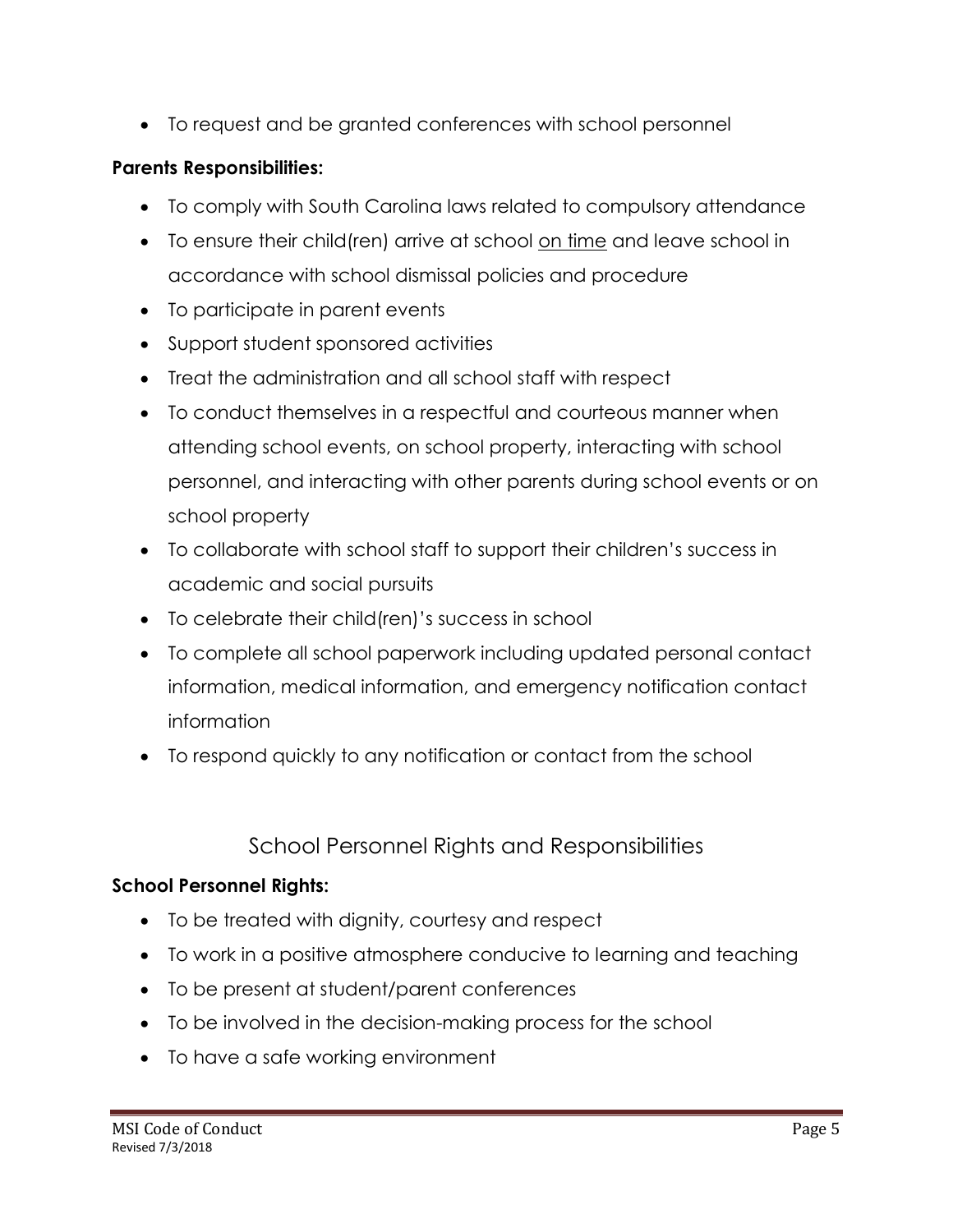To be provided with resources necessary to carry out responsibilities including professional development, professional guidance, materials, and training

## **School Personnel Responsibilities:**

- To participate with parents, community, and staff in school decisions
- To accept shared responsibility for control and discipline of students
- To respect the rights, dignity, and confidentiality of students, parents, guardians, and other staff
- To be proactive toward resolving issues
- To establish an environment that supports the school mission and core values
- To inform and consult parents in assessing the needs and progress of students
- To be responsive to student needs
- To provide learning for students in an equitable manner
- To act in a courteous and responsible manner in all school–related activities
- To be fair, equitable, and consistent in all interactions
- To dress in a professional manner conducive to the learning process and the academic plan for students

Support of the Holistic Child

MSI PUBLIC Charter School was developed based on the need for a tuition-free, comprehensive STEM school, health and fitness needs of students, and parental choice.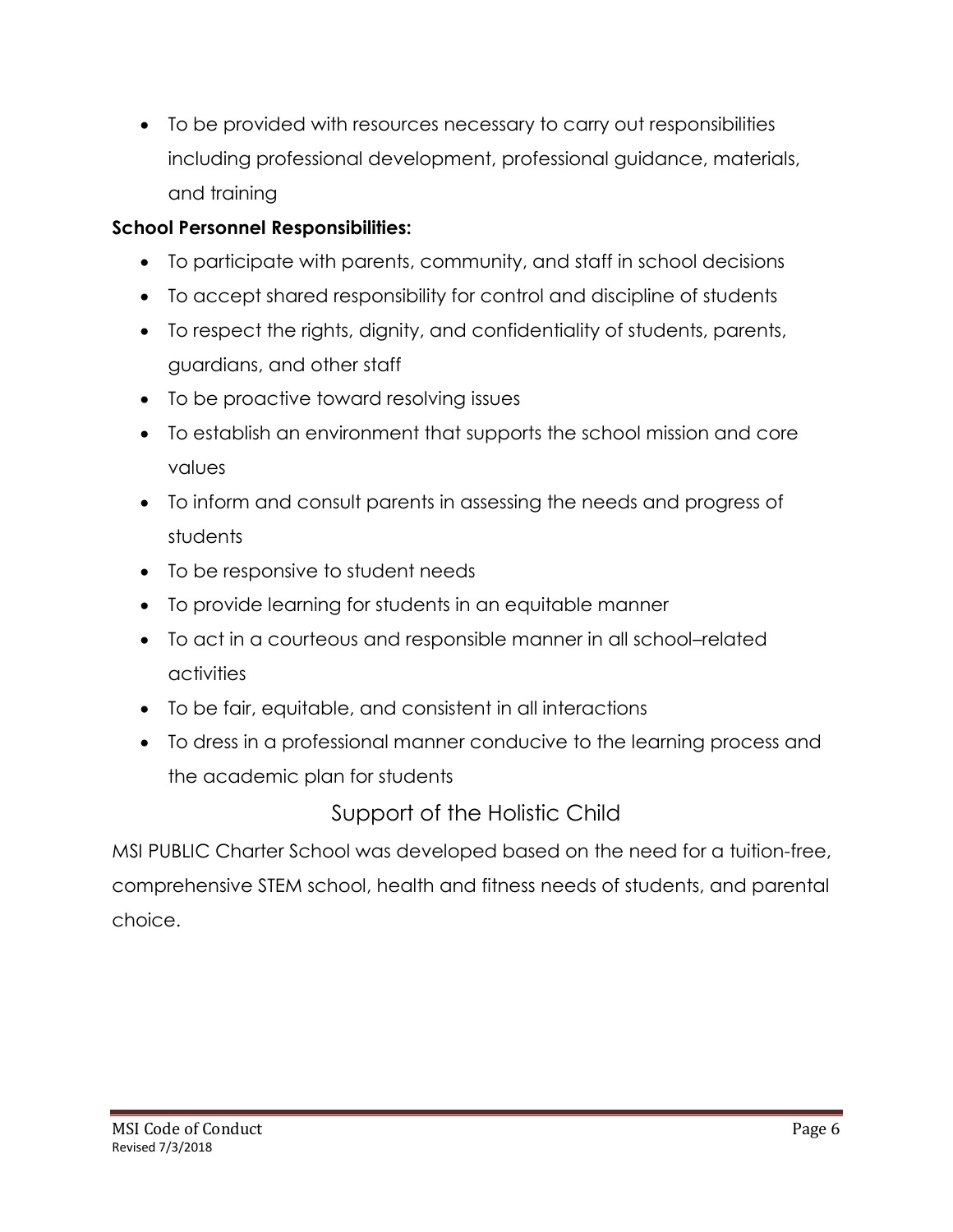# **Code of Conduct**

# **Level 3 Offenses:**

All Level 3 Offenses are Zero Tolerance Behaviors that constitute safety violations and/or criminal misconduct. In all cases, the Executive Director, designee, may impose suspension and/or expulsion procedures. Serious incidents will be reported to the appropriate law enforcement agency to determine other legal steps if appropriate. Any student may be subject to permanent expulsion for violation of a Level 3 Offense. Note: A student with a disability or handicap may not be suspended for more than (10) cumulative school days in a year. A student may not disrupt or interfere with the operation of school or any transportation vehicle.

Level 3 Offenses include but are not limited to:

- Bomb Threats
- Arson or Attempted Arson
- Unauthorized activation of a fire alarm
- Participation in an act of mob or gang violence
- Hazing
- Extortion
- Burglary
- Bullying (e.g., threats using coercion against family/friends, overt verbal or physical threats of aggression)
- Terroristic Threats or Activity
- Weapons Violations (e.g. possession of a weapon including knife, guns, or any other item that can be used while fighting or could cause undo harm to another person, concealment of a weapon, brandishing a weapon, or threatening the use of a weapon whether or not that weapon is possessed)
- Drug Violations (e.g. possession of, use of, or intent to distribute drugs (including but not limited to: marijuana, crack, heroin, cocaine,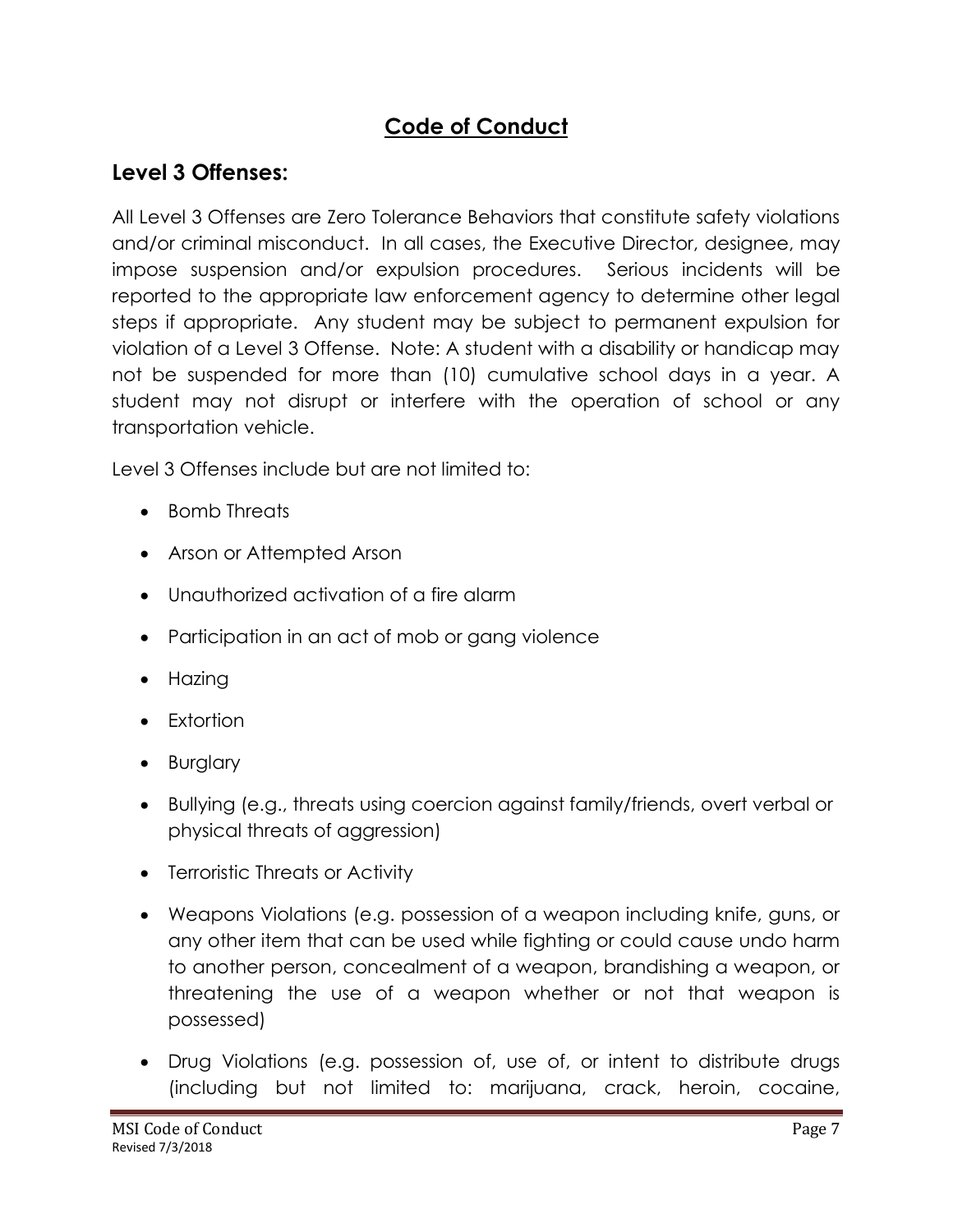methamphetamine, hallucinogenic, alcohol, illegal or controlled substances)

- Physical Assault (A student may not intentionally, maliciously or recklessly cause or attempt to cause bodily injury to any employee of the school, visitor, or other student while under the jurisdiction of the school authority)
- Sexual Assault (A student may not direct any sexual act against another person forcibly or against that person's will (e.g. rape, any unwanted sexual contact)
- Firearm or Bomb (A student may not posses, handle, transport any firearm or any device that contains combustible material and/or a fuse, detonator or timer of any kind whether assembled.

Penalty for Level 3 Offenses include Expulsion for the remainder of the school year up to and including 365 calendar days. In cases where the student's presence on campus (or in school provided transportation when applicable) creates a disruption to the educational process, or violation of other weapons, drug and alcohol, or sexual misconduct has occurred, the Executive Director will enact suspension procedures, or suspend the student until referral to appropriate law enforcement officials can be conducted.

#### **Level 2 Offenses:**

Violations of Level 2 Offenses the Executive Director, designee MAY suspend the student for not more than (10) days out of school (and/or when appropriate off of school vehicles), and MAY ALSO refer the student to the Hearing Officer for expulsion procedures and to the appropriate law enforcement agency to determine if other legal steps are appropriate. At the discretion of the Executive Director, one of the following sanctions/penalties may be imposed:

- Written warning and return to school (and/or when appropriate riding school transportation vehicles)
- **Probation contraction and return to school**
- Suspension either in or out of school
- **Expulsion**

Level 2 Offenses include, but are not limited to: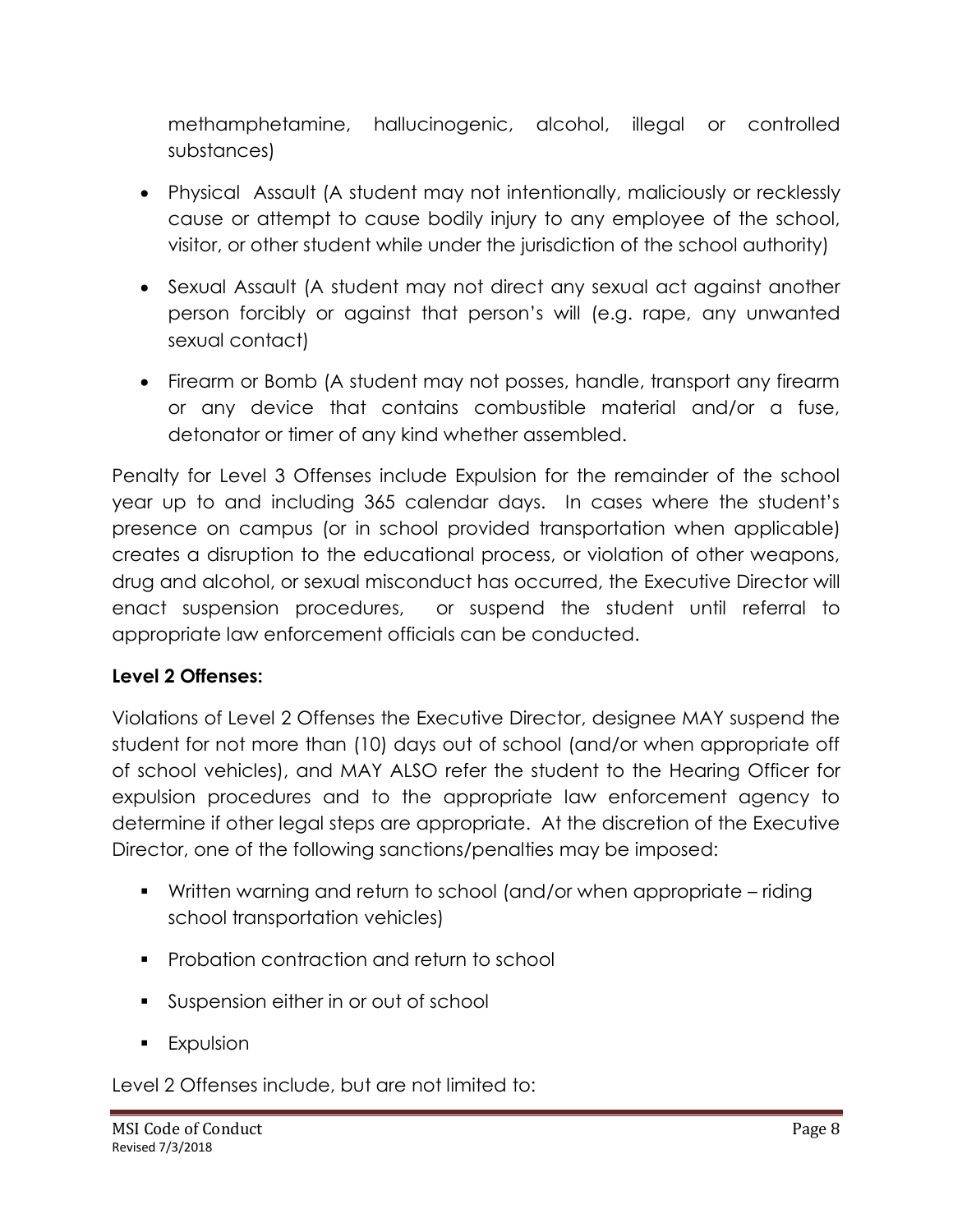- Other Weapons Violations (e.g. students may not handle, posses, or give to someone else any object or a reasonable replica of, or could be thought of as a weapon – razor blade, bullets, box cutter, utility or multipurpose tool (Swiss Army Knife), firecrackers, brass or metal knuckles, etc)
- Vandalism/Theft A student may not willfully nor maliciously damage, steal, or destroy the property belonging to another, including school or private property
- Threats A student may not make a threat to do bodily harm to another person, members of his family, or damage to his personal property
- Inappropriate Language/Gestures A student may not use inappropriate language including, but not limited to cursing and/or gestures that are socially rude and/or disrespectful
- Other Unlawful Activities A student may not disrupt, either intentionally or unintentionally, the orderly operation of the school by his involvement in any unlawful activities (e.g. possessing or selling look-alike drugs, distribution of unauthorized materials, possession of drug paraphernalia, possession or distribution of obscene materials, bullying, etc)
- Fighting A student may not engage in the exchange of mutual, physical contact, with or without injury
- Sexual Misconduct As student may not engage in sexual behavior including: consensual intercourse, sexual harassment, groping or indecent exposure.
- Trespassing No student may enter or access school property outside of school hours or during sanctioned school events without prior written approval from the Executive Director or the Executive Director's designee. A student may not present on school property while suspended or expelled.
- Habitual Disregard of School Rules Repeated occurrences of not following school rules regardless of efforts to correct such behavior
- Possession of Gang-Related or Other Inappropriate Materials A student may not possess, distribute, wear/display any written material or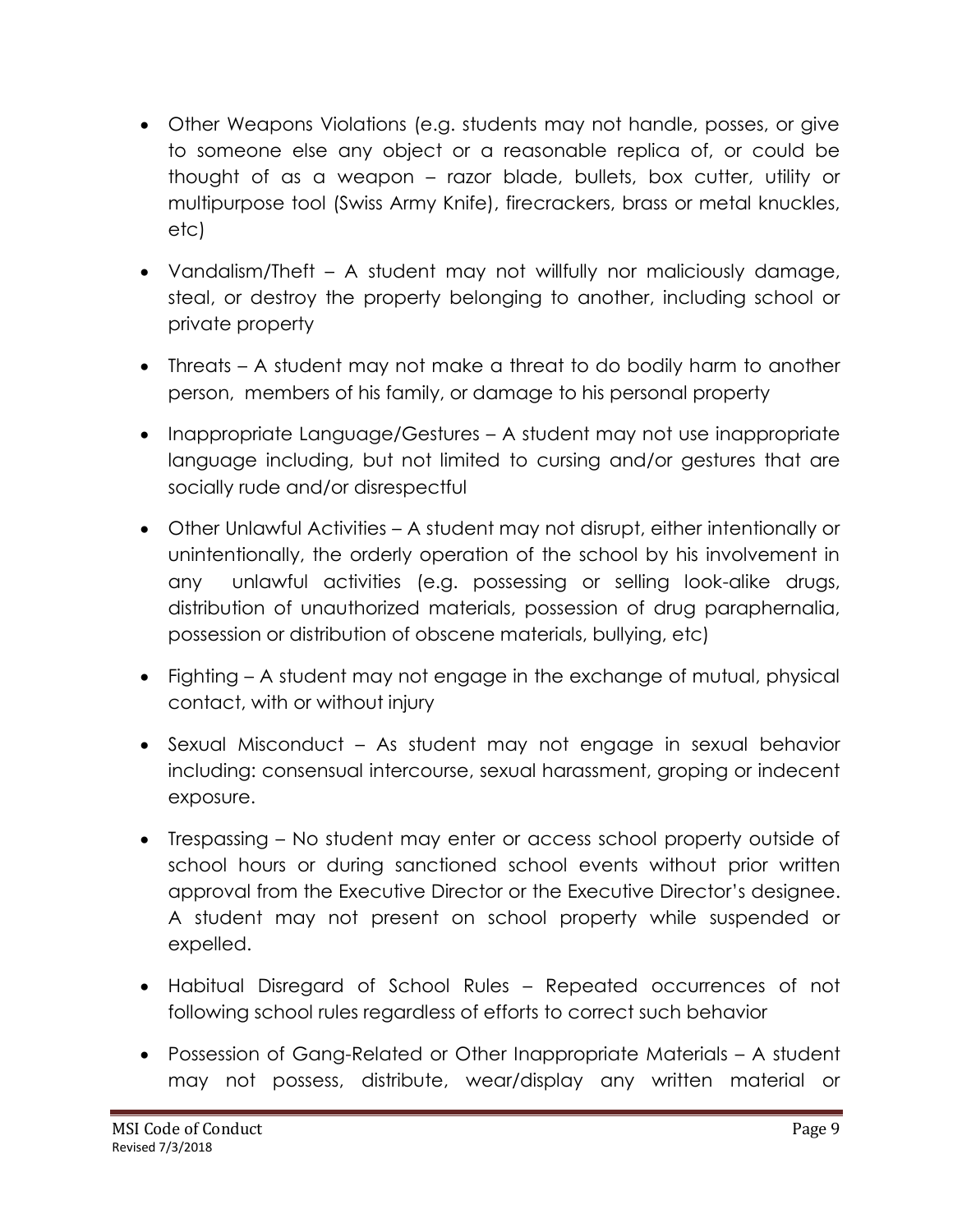inappropriate material that may affect the orderly operation of the school, or endanger the safety of any student, employee, or any visitor to the school

The Executive Director may append (upgrade) any Level II Offense to a Level 3 Offense. In these cases, a parent/guardian will be notified in writing of the expulsion procedures and the student's due process rights.

## **Level One Offenses:**

Level One Offense violations are handled by the Executive Director or the Executive Director's designee and include, but are not limited to:

- Horseplay (not resulting in bodily injury)
- Refusal to Obey (e.g. basic school rules, dress code, unprepared, etc)
- Disrespectful and/or Inappropriate Remarks/Gestures (e.g. name calling, mocking, teasing, taunting, cursing, etc)
- Class Cutting or Excessive Tardiness
- Unauthorized Cell Phone Use during School Day and/or School Activities
- Use/Possession of Tobacco Products/Paraphernalia
- Disruption of Class/School Activity/Function
- Profanity
- Possession of Unauthorized Electronic Devices
- Cheating
- Unauthorized or Misuse of Internet or School Technology

At the Executive Director's discretion, a Level One Offense may be appended (upgraded) to a Level 2 Offense and the student may be suspended. The Executive Director will recommend a School Intervention Team to consider solutions and options in dealing with a student or student's behavior. The Executive Director may determine that a student is ineligible to participate in school functions, outside school sanctioned activities, access to privileges in school, or limit student program as deemed appropriate by the Executive Director and the school intervention team.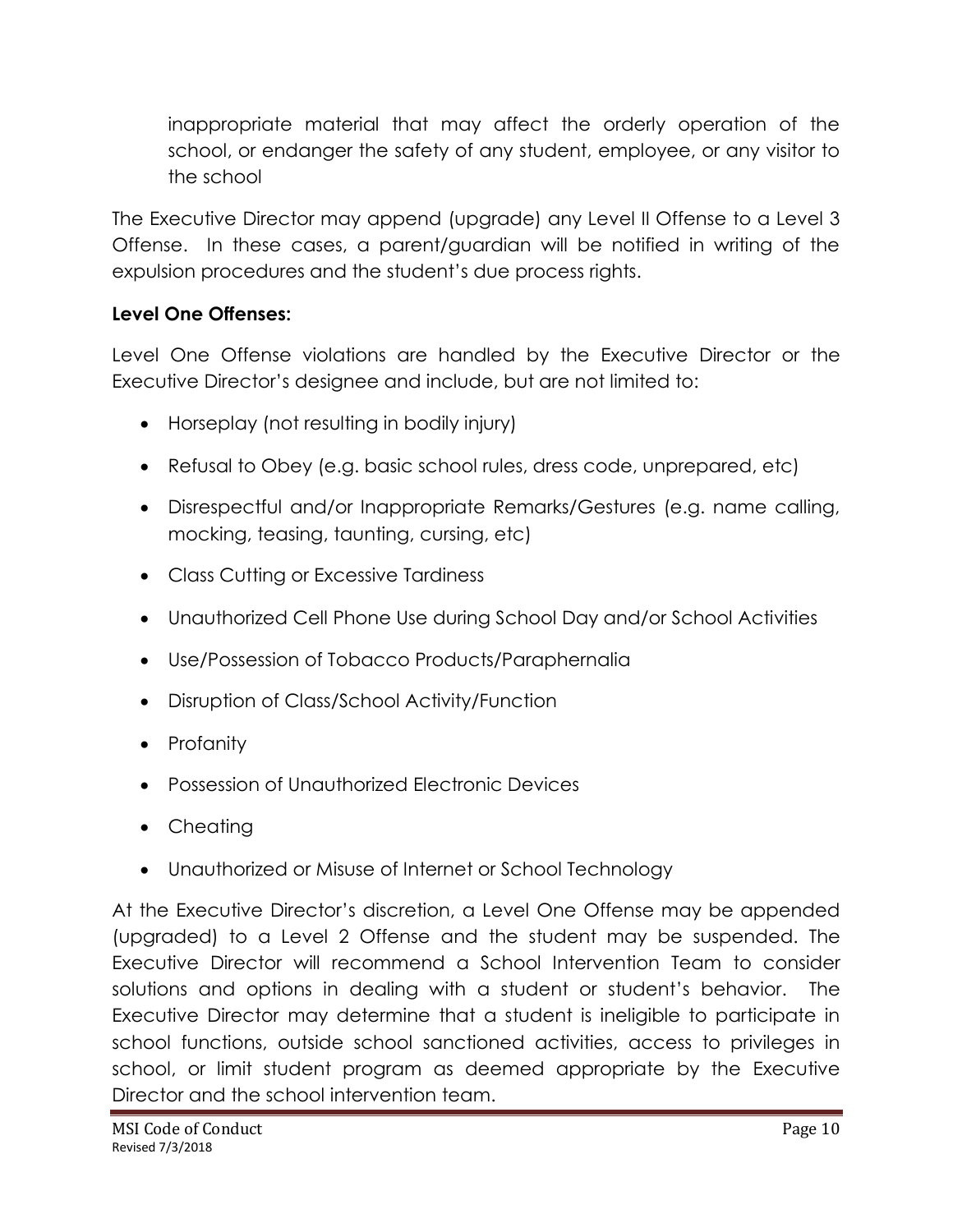# Progressive Discipline Plan for

## MSI PUBLIC Charter School

Progressive discipline of student is the increase of disciplinary consequences that range from the least to most severe penalties. All students should be issued consequences in a progressive manner. Continued disregard for school rules is a key factor in the issuance of consequences. Disciplinary action is also commensurate to the severity of the offense.

- Prior to a Required Parent Conference, the Executive Director or the Executive Director's designee may impose any of the following in school consequences/interventions: lunch detention, after school detention, Saturday detention, referral to guidance counselor or social worker, peer mediation, school behavior contract, loss of privilege to participate in school functions or activities
- Administrator Conference student/administrator, parent/administrator or parent/student/administrator conference will take place
- Parents will receive written notification of all in-school consequences, suspensions, and expulsion referrals
- In School Suspension MAY be used in lieu of out-of-school suspension when applicable
- Suspensions may be assigned at the discretion of the Executive Director or Executive Director's designee, for a minimum of (1) day and a maximum of (10) days, in accordance with the progressive discipline plan
- Recommendations for expulsion require formal due process procedures
- Law enforcement official must be contacted when the administration believes a crime has been committed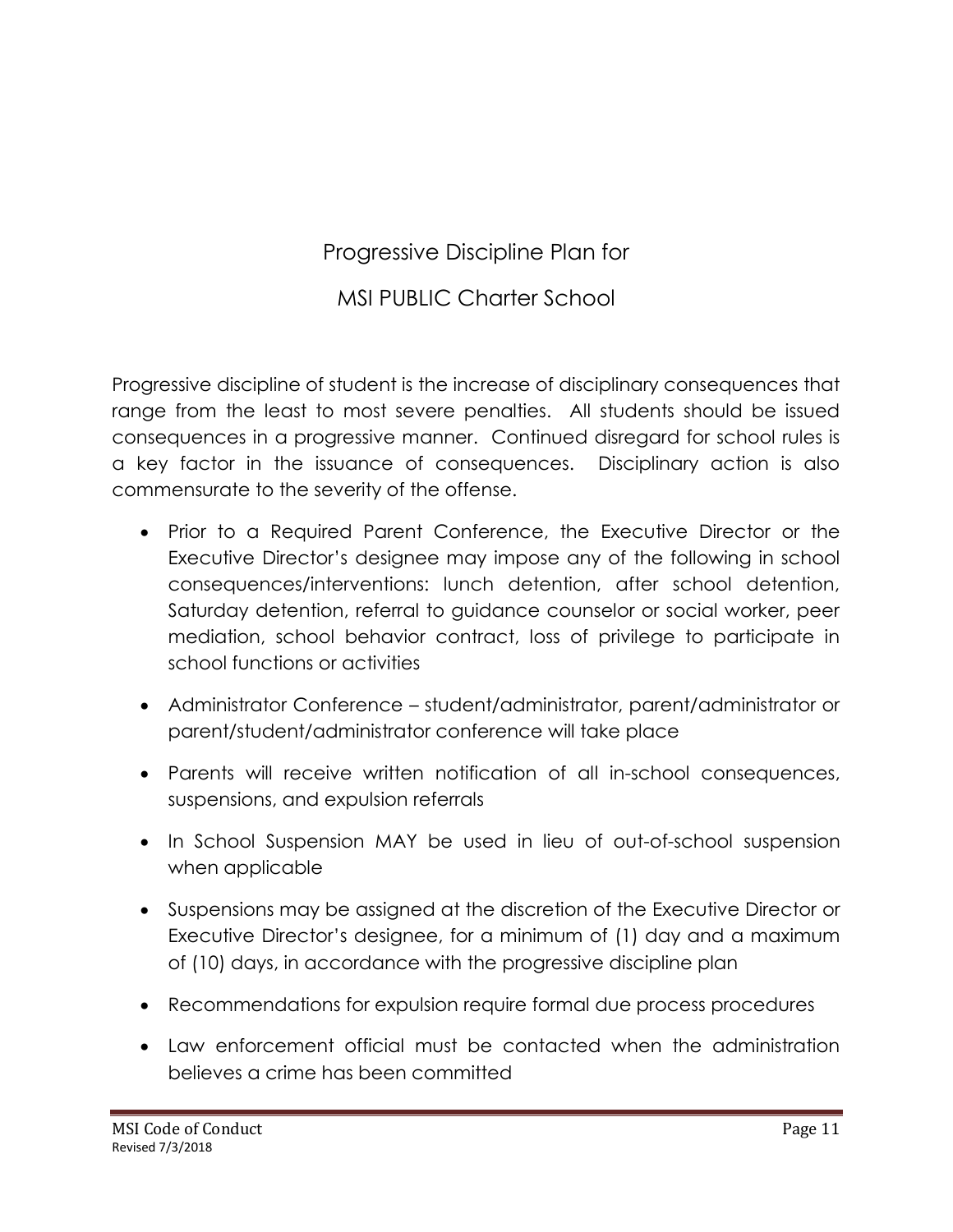For special education students, IEP behavior plans and modifications must follow all state, Federal, and IDEA laws.

# School Suspension Policies

A student who is determined to have engaged in misbehavior that violates Level 2 Offenses or the Executive Director (or designee) determines that a violation of a Level 1 Offense rises to the consequence level, may be suspended according to the Progressive Discipline Plan. A student who is suspended out-ofschool cannot attend school during daytime or at night, cannot participate at any school facility or activity, and cannot participate in extracurricular activities.

If the Executive Director (or designee) sees is or is advised of any major student misbehavior and concludes that the student should immediately be removed from school to restore order or to protect others, the Executive Director may summarily suspend the students up to (2) days.

The Executive Director may take immediate action with or without investigation. Immediately following the action, and by no longer than 1 full school day, the Executive Director should investigate the matter and determine what, if any, additional suspension days (not to exceed a total of ten) or additional consequence actions are appropriate. Parents will be notified of the Executive Director's decision. If the Executive Director determines that the student should not have been suspended, arrangements will be made for the student to make up any work missed while on suspension. The Executive Director will also immediately remove any reference to the suspension from the student's record.

#### **Due Process for Suspension:**

Informal Hearing Procedure-The Executive Director must attempt to inform the student personally of the charge(s). The student is given an explanation of the evidence. The Executive Director has the authority to decide whether the explanation should identify a witness. The student is given reasonable opportunity to state his/her position and offer an explanation.

Decision of Facts – After weighing all evidence, the Executive Director determines if the charge is supported by the evidence and the appropriate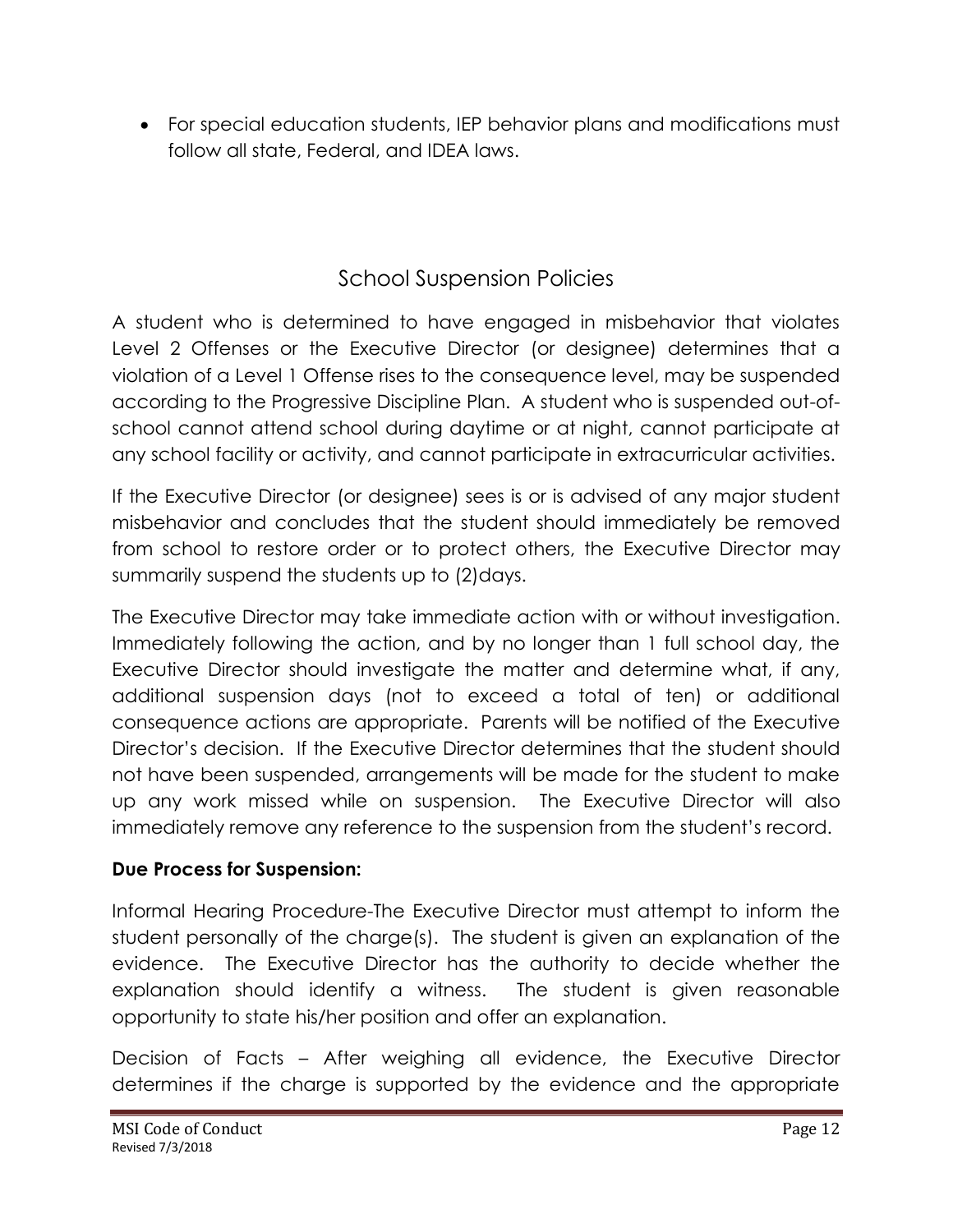disciplinary action is taken in accordance with the School Code of Conduct and the Executive Director's professional judgment.

## **General Suspension Procedures:**

Effective Time of Suspension – suspension becomes effective after the informal suspension hearing and notification of the parent/or at the end of the school day.

Notification of Suspension – the Executive Director or designee will attempt to contact the parent to inform them of the student's suspension via phone.

A letter of suspension is presented to the student and either hand-delivered or mailed to the parent, advising them of the date of and specific reasons for suspension; the appeal procedures' the length of the suspension; the time and location of a parent/administrator or parent/student/administrator conference. The conference should be held not more than two days after the suspension start, and whenever possible should be completed prior to the student's return to school.

Homework during Suspension – To ensure the continuation of learning, suspended students is expected to complete school work. Students who are suspended will be given assignments during the period of the suspension and will work with their assigned mentor to ensure the completion of all schoolwork. Student work not completed within five (5) days of the suspension will be recorded as zero (0) in the grade book. It is responsibility of the student to submit all assignments to his/her teachers upon returning to school following a suspension.

Note: The suspended student is not permitted on school property, at school sanctioned functions or activities without prior written permission of the Executive Director.

## **Appeal Procedure**

Request for Suspension Appeal – If the parent, after a conference with the Executive Director, believes the student's suspension was unjustified, an appeal of the suspension may be made to Executive Director. To request an appeal,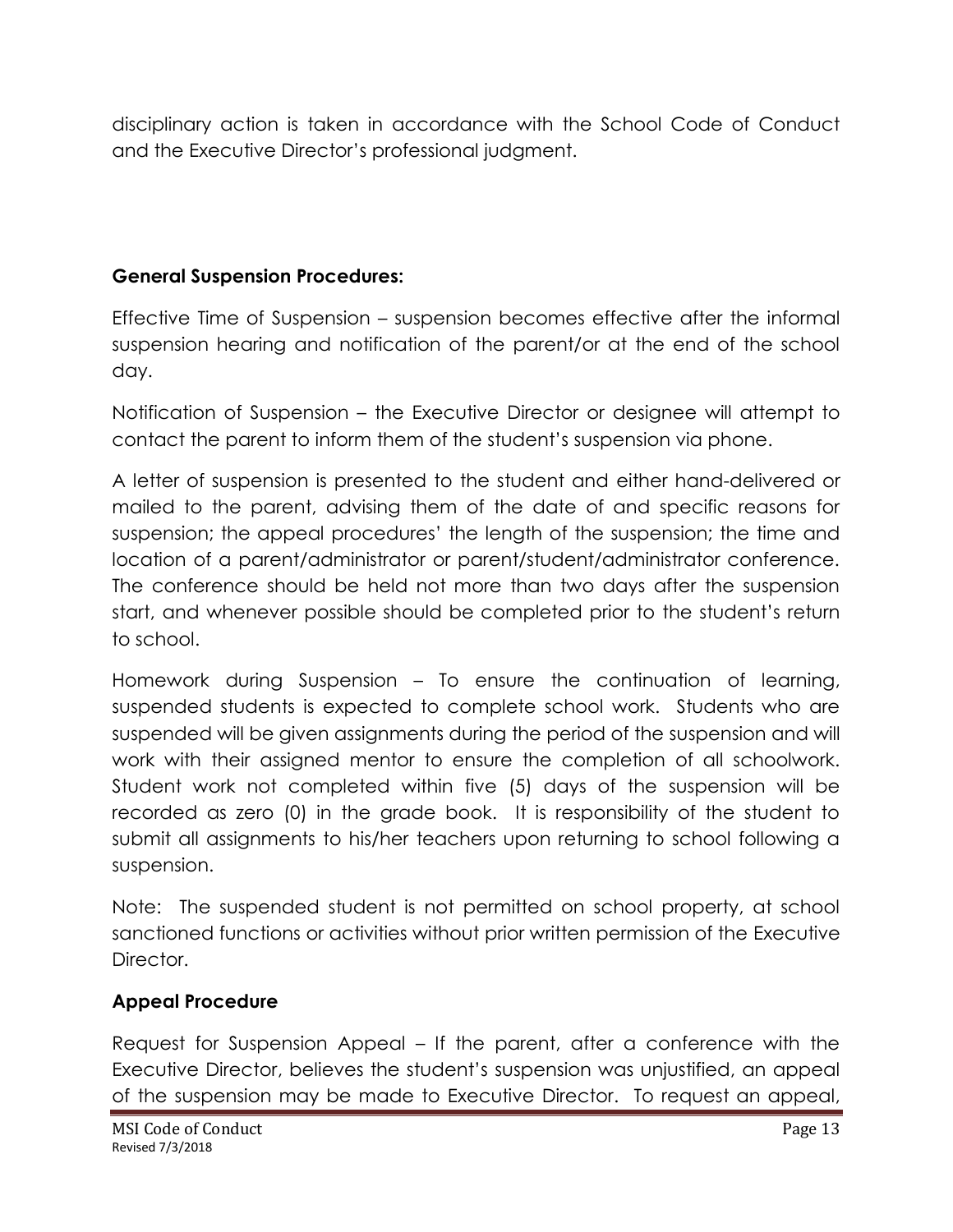the parents must write a letter to the Executive Director within (3) calendar days after the conference. All out-of-school suspension under 5 days may not be appealed. There is NO appeal beyond the school level for detentions, in-school suspensions, or lesser consequences.

# Expulsion Procedures

A student may not be suspended for more than a total of 30 school days in one school year, and special needs students with an IEP may not be suspended for more than 10 school days in one year. The Executive Director may not suspend a student from school during the last 10 days of the school year if the suspension would result in a loss of course credit or if the student is a threat to the class or school.

Expulsion is the most severe punishment a school may use. In certain cases, the Board may permanently expel a student. For example, a student who is determined to have brought a firearm to school, as defined in Section §59-63- 235 of South Carolina's Code of Laws, shall be expelled for a period of not less than one calendar year (365 days). Expelled students may not enroll in or attend any educational program operated by the Charter Institute at Erskine or any Public charter school.

If the Executive Director investigates a report of student misbehavior as outlined in the School Code of Conduct and decides to recommend expulsion, the Executive Director should:

- 1. Suspend the student for not more than 10 days and in accordance with the Progressive Discipline Plan
- 2. Notify parents of the recommendation for expulsion.
- 3. Schedule an expulsion hearing with the Hearing Officer.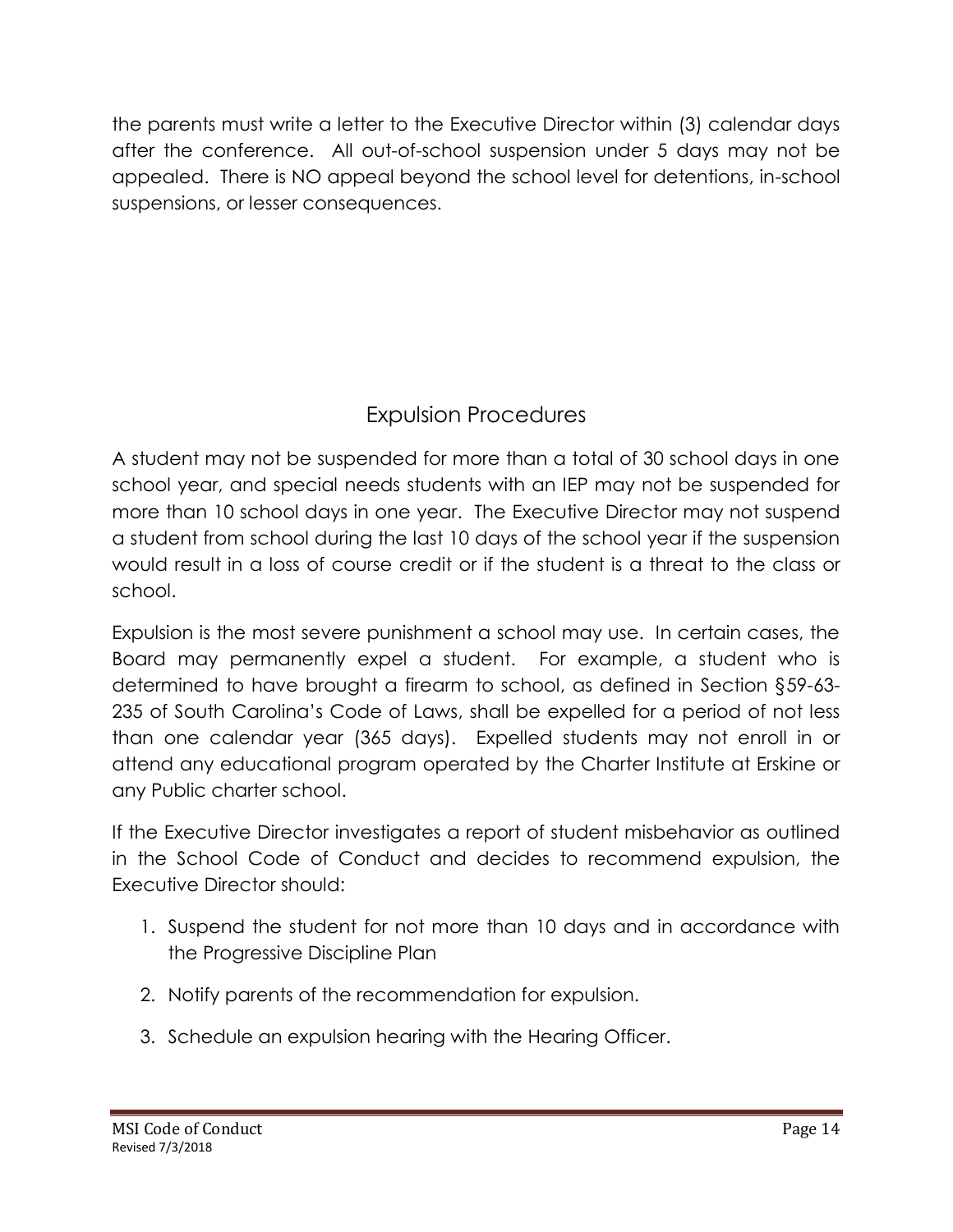4. Inform the student facing expulsion that he/she may not attend classes, is not permitted on school property, nor participate in any school functions or activities during the period of time that the Executive Director determines is appropriate for disciplinary action (the student is prohibited from using school transportation if applicable during this period of time).

Conditions for Expulsion

- 1. A student may not receive course credit for the semester and/or year in which the expulsion occurs.
- 2. The school board may determine that an expelled student may not be readmitted after the period of expulsion and for subsequent school years (see permanent expulsion policies).
- 3. A student with a disabling condition may be expelled for engaging in conduct that would warrant such an action for a non-disabled student if the misconduct is not related to the disabling condition. The student, however, shall continue to receive an appropriate part of his special education program in an alternative setting.

*Note: Student's who have been expelled from another District, including an alternative education program, are not eligible to attend MSI PUBLIC Charter School.*

## **Students Returning or Entering School from the Department of Juvenile Justice –**

All students returning or entering the school from the Department of Juvenile Justice (or any comparable correctional facility) must report to the Executive Director for appropriate placement. After reviewing the student's records and conferring with the appropriate staff, the Executive Director will either allow the student to enter MSI PUBLIC Charter School or deny the student admission to the school. Student's reinstated or enrolled from the Juvenile Justice system are "conditional" pending receipt of all official student records and placement is under a 1 year "probation" requiring a student contract.

## **Appeal Process:**

The decision of the Executive Director may not be appealed to the school board.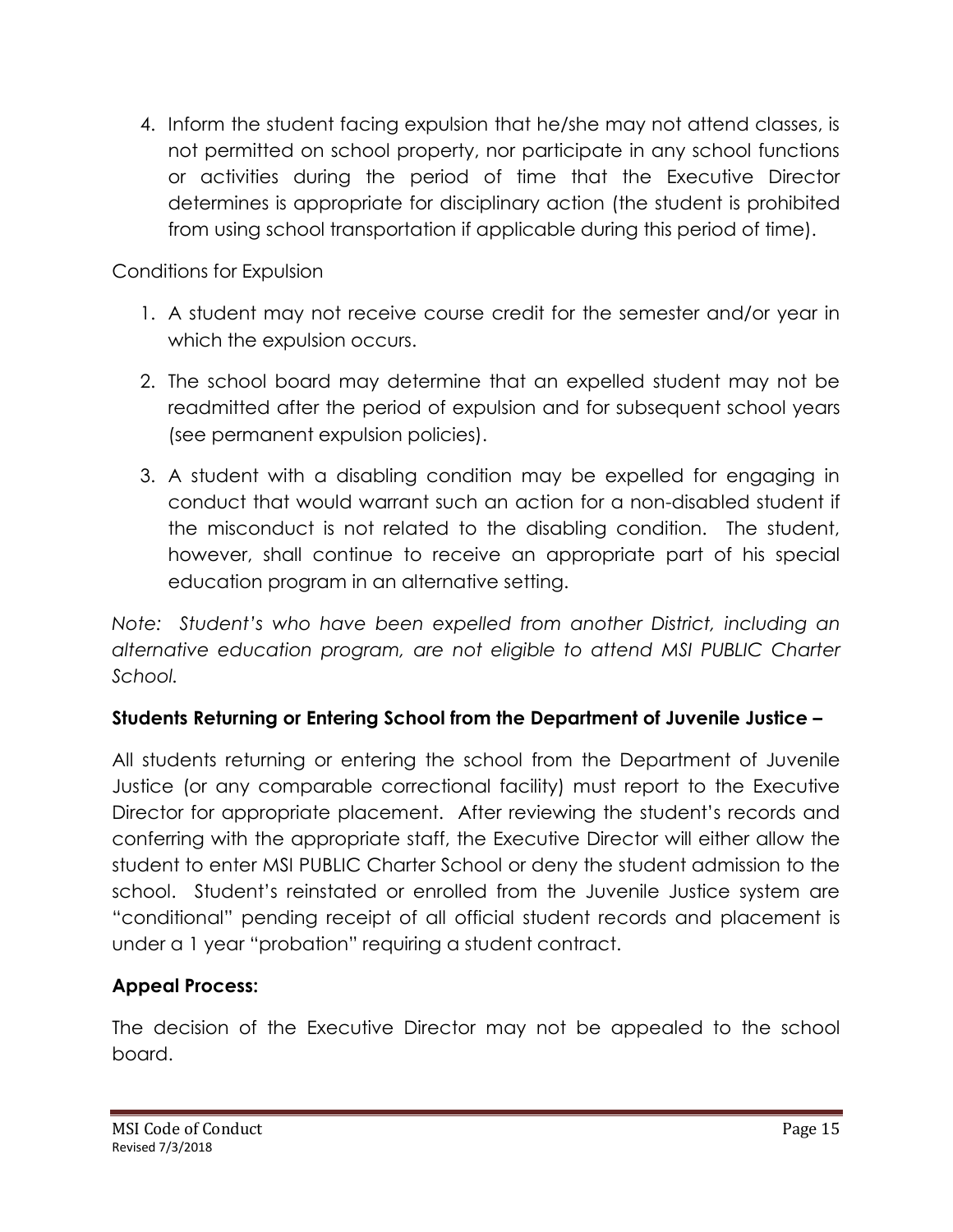# Permanent Expulsion Policy

The school board may permanently expel any incorrigible student. The word "incorrigible" is given the broadest possible meaning and is not limited to violent behavior. The incorrigible misbehavior need not be a continual pattern of activity, because one serious offense which threatens the safety and general order of the school, its students, and the school personnel is sufficient.

Examples of incorrigible misbehavior include, but are not limited to:

- Carrying a loaded or an unloaded gun
- Dealing drugs
- Committing a sexual assault on the school premises, or at a school function or activity
- Assault on an employee of the school
- Severely or mortally wounding another student, employee, or visitor of the school

Due process proceedings will be provided for the student in determining if the misconduct has occurred (as in accordance with procedures for expulsion, and the ultimate administrative decision regarding permanent expulsion will lie with the school board. (S.C. Codes Ann. §59-63-240; §59-63-210)

# Discipline of Students with Disabilities

Students who have been identified either by their previous school/school district or by MSI PUBLIC Charter School as handicapped or disabled are not exempt from the rules regarding misbehavior as outlined in this document. However, all disciplinary action involving these students will be addressed in accordance with state and federal laws.

Note: Students protected under the Individuals with Disabilities Education Act (IDEA) are referred to as "disabled," and student protected under Section 504 of the Vocational Rehabilitation Act of 1973 are referred to as "handicapped."

#### Suspension –

Once a formal Individual Education Plan (IEP) for special education or an Individual Accommodation Plan (IAP) for Section 504 is written, a student with a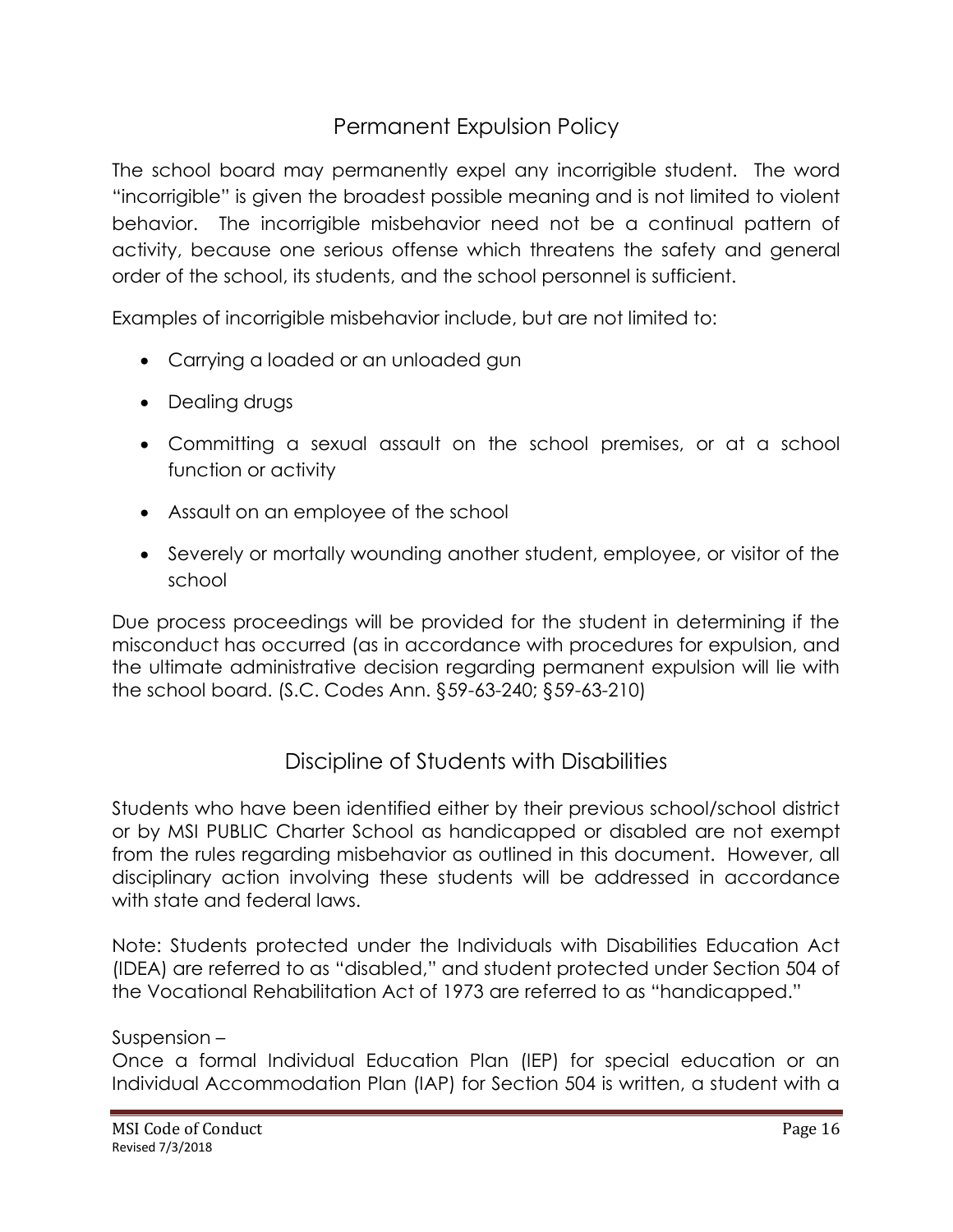disability or handicap may not be suspended for more than 10 cumulative school days in a school year. This is considered a change in placement and may occur only when the appropriate procedures are followed. In such cases, the special education IEP team of the School Intervention Team (SIT) will determine appropriate behavioral interventions, consider the appropriateness of the student's educational placement and assess the need for possible revisions to the IEP, Behavioral Intervention Plan (BIP, or the IAP.

#### Expulsion –

A student with a disability or handicap under Section 504 shall not be expelled unless an IEP or school-based team of professionals who have knowledge of the student and the handicapping condition meets to first determine that the behavior is not a manifestation of the student's handicap. In such cases, if an expulsion sanction is imposed, the school is obligated to provide an educational program for the student with disabilities in an interim alternative setting. The school is not obligated to provide services in an alternative program for Section 504 students.

If the IEP team or the school-based team determines that the misbehavior IS RELATED to the handicap, the student will not be expelled. The case will be referred to the school's SIT to address the student's needs, which could include possible placement in an alternative school or program.

# Attendance and Truancy

## Attendance

The mentor, social worker or guidance counselor, and administration will work with the student to develop a personal plan and schedule within the parameters of the school program. When a student and/or the family fail to do their part in complying with the personal plan (e.g. truancy or unexcused absences) the family and student demonstrate a disregard for the mission and vision of the school. Truancy and Attendance violations are considered a serious violation of the school's rules.

School is open for regular session. The administration works directly with students and their families to make case-by-case evaluations regarding the customization of learning programs to address social needs such as job or childcare conflicts that impact the start time or finish time of a learning day for a particular student. As such, it is a mandatory requirement and expectation that each student is expected to attend all scheduled classes and activities every day he/she is present at school, except when excused. A student who reports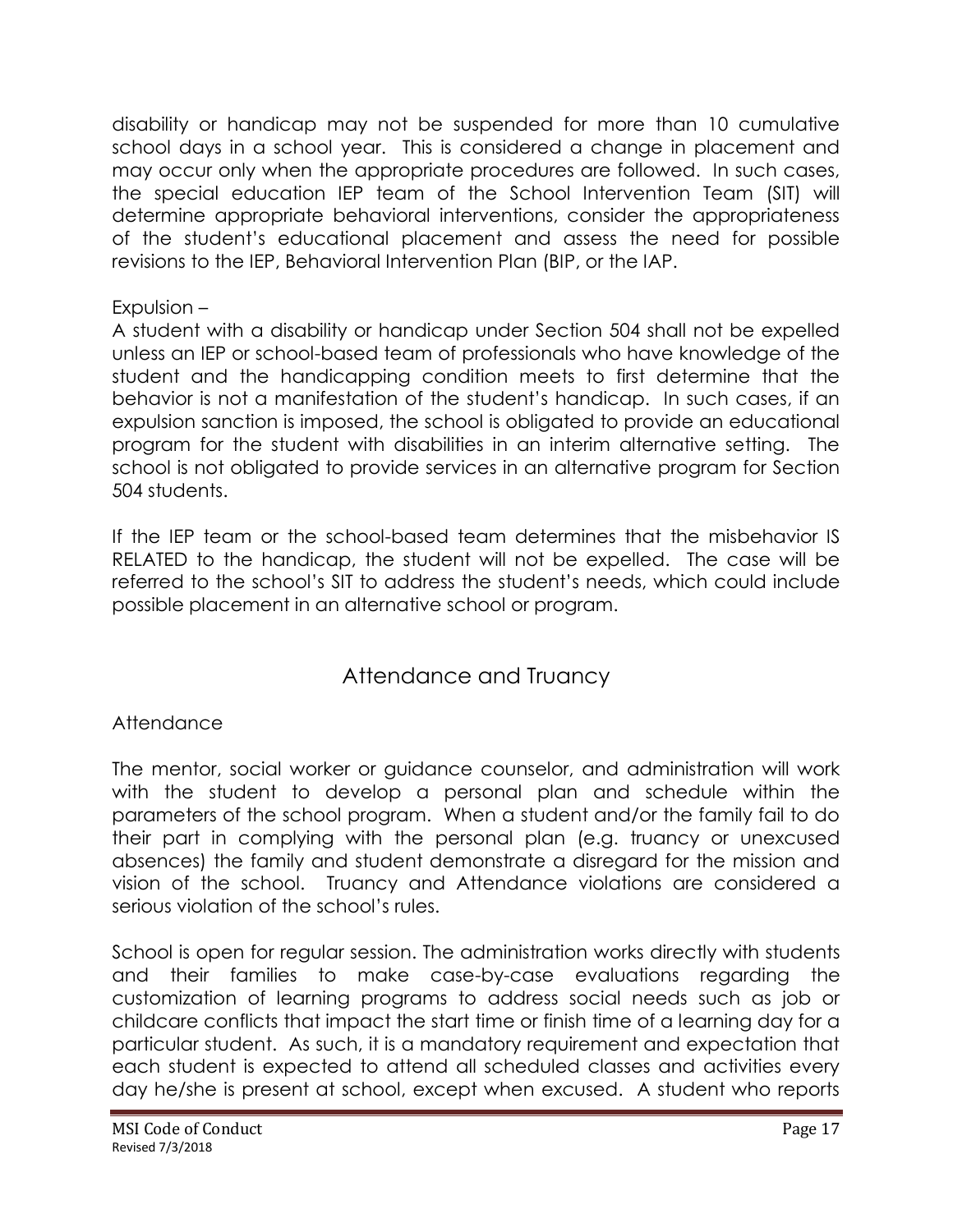to school, but fails to attend all scheduled classes and activities, except when excused by an authorized school official is subject to discipline under Level 1 Offenses of the Code of Conduct for "class cutting."

#### Absences –

A student who is absent from school without the permission of his/her parents or guardian, or when required, without the approval of the Executive Director, is considered unexcused and truant and is in violation of South Carolina Compulsory School Attendance Laws.

Note: South Carolina Compulsory School Attendance Laws applies to students aged 5 through 17.

## Truancy Petitions –

When a student has three unexcused absence in a row or a total of 5 unexcused absences at any point in the school year, the student is truant by law and the administration is mandated to:

- 1. Notify the parents in writing, and require the parents to report to the school and complete an Attendance Intervention Plan. Failure of the parents to comply with the notice to report to school will result in the parent being notified by certified mail that a petition is being filed with Fairfield County Family Court.
- 2. The petition must be completed by the Executive Director (including signature) and notarized (requires that a copy of the student's Attendance Intervention Plan, discipline records, grades, attendance information, and staff affidavits. The Office of the Solicitor of the Fifth Judicial Circuit Court is sent the original petition with all attachments and 3 additional copies of the entire file.
- 3. The school will work with the court system to ensure compliance with any court orders to attend school. Should a student and his/her parent violate a court order to attend school the school administration will file appropriate forms and affidavits with the Solicitor's Office including charges of contempt of court.

# *Selections from S.C. Code of Laws*

1. §16-3-612. A student who commits an assault and battery, other than one that is aggravated, on school grounds or at a school-sponsored event against any person affiliated with the school in an official capacity including, but not limited to, administrators, teachers, faculty, substitute teachers, teachers' assistants, student teachers, custodial staff, food service staff, volunteers, law enforcement officers, school bus drivers, school crossing guards, or other regularly assigned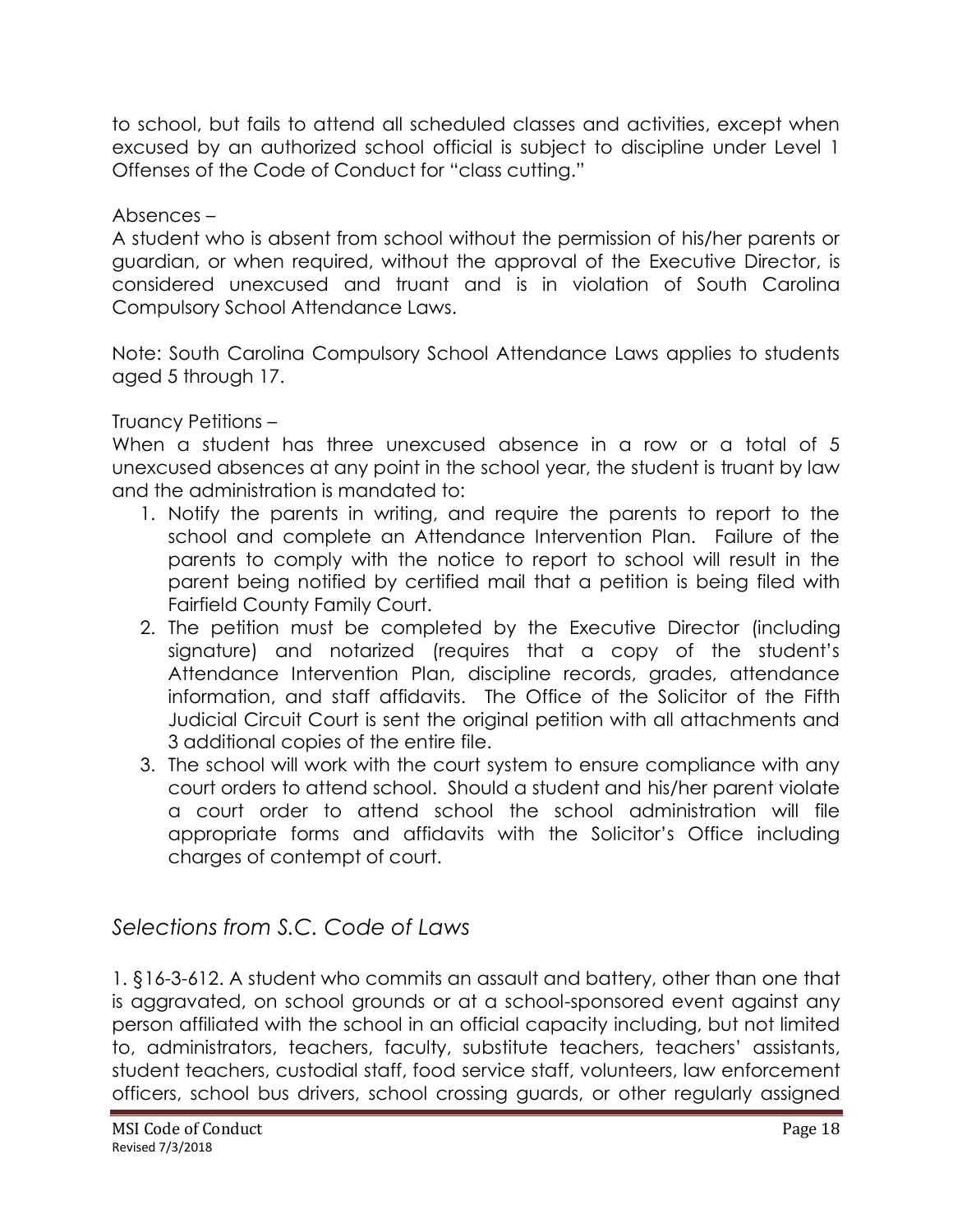school-contracted persons is guilty of assault and battery of a school personnel which is a misdemeanor and, upon conviction, must be fined not more than one thousand dollars, or imprisoned not more than one year, or both.

2. §16-3-1040. It is unlawful for any person to knowingly and willfully deliver or convey to a Public official or to a teacher or Executive Director of an elementary or secondary school any letter or paper, writing, print, missive, document, electronic communication or any verbal communication which contains any threat to take the life of or to inflict bodily harm upon the Public official, teacher, or Executive Director, or members of their immediate families. (Felony: up to 5 years)

3. §16-7-170. Entering a Public school for the purpose of destroying records or in fact destroying or damaging records is a misdemeanor. A person convicted of this shall be fined no more than \$5,000.

4. §16-11-550. Anyone threatening to kill, injure or intimidate an individual or damage or destroy property by means of explosive or incendiary aids, agrees with, conspires with shall be guilty of a felony. If convicted, a person may be jailed from 1 to 10 years.

5. §16-17-420. Disturbing schools is a misdemeanor. A person convicted of this shall pay a fine of \$100 to \$1,000, or imprisoned in jail for 30- 90 days.

6. §16-23-430. Carrying weapons on school property is a misdemeanor. A person convicted of this shall be fined \$100 or sentenced to 30 days in jail.

7. §18-844. Whoever through the use of mail, telephone, telegraph, or other instrument of commerce, willfully makes a threat, or maliciously conveys false information knowing the same to be false, concerning an attempt or alleged attempt being made, or to be made to kill, injure, or intimidate any individual or unlawfully to damage or destroy a building, vehicle, or other real or personal property by means of fire or an explosive shall be imprisoned for not more than five (5) years or fined not more than \$5,000 or both (e.g. bomb threats).

8. §20-7-370. It is unlawful for anyone under 21 to purchase or possess beer, wine, or fermented beverages. This is a misdemeanor and carries a fine of \$25 to \$100, plus court costs.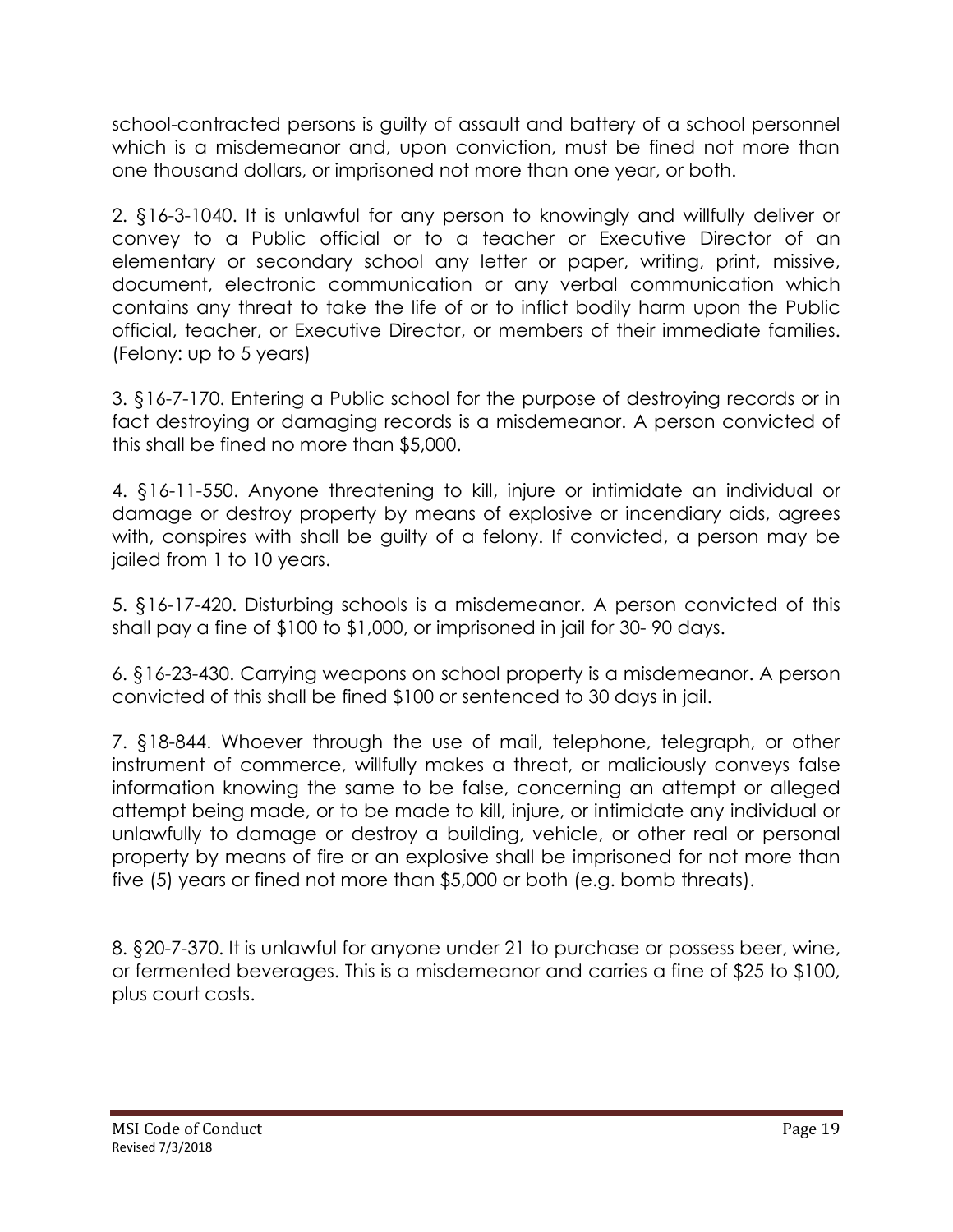## *Glossary*

ARSON - By means of fire, cause harm to property or any person or participate in or enable the burning of property of any person.

BATTERY - Use of excessive force causing bodily harm to another person. (Level 3)

BOMB THREAT- Reporting to school, police, or fire officials the presence of a bomb on or near school property without reasonable belief that a bomb is present on school property.

BULLYING - Bullying is defined as a gesture, electronic communication, or a written, verbal, physical or sexual act that is reasonably perceived to have the effect of: 1) harming a student physically or emotionally or damaging a student's property, or placing a student in reasonable fear or personal harm or property damage: or 2) insulting or demeaning a student or group of students causing substantial disruption in, or substantial interference with the orderly operation of school. Bullying may also be referred to as harassment or intimidation.

BURGLARY- an unauthorized entry into a building that involves a theft.

CONFERENCE - A meeting which may involve the student, parent, counselor, and support, transportation or administrative personnel.

DETENTION- Keeping a student before or after regular school hours for a reasonable time or detaining a student during school hours, such as lunch time.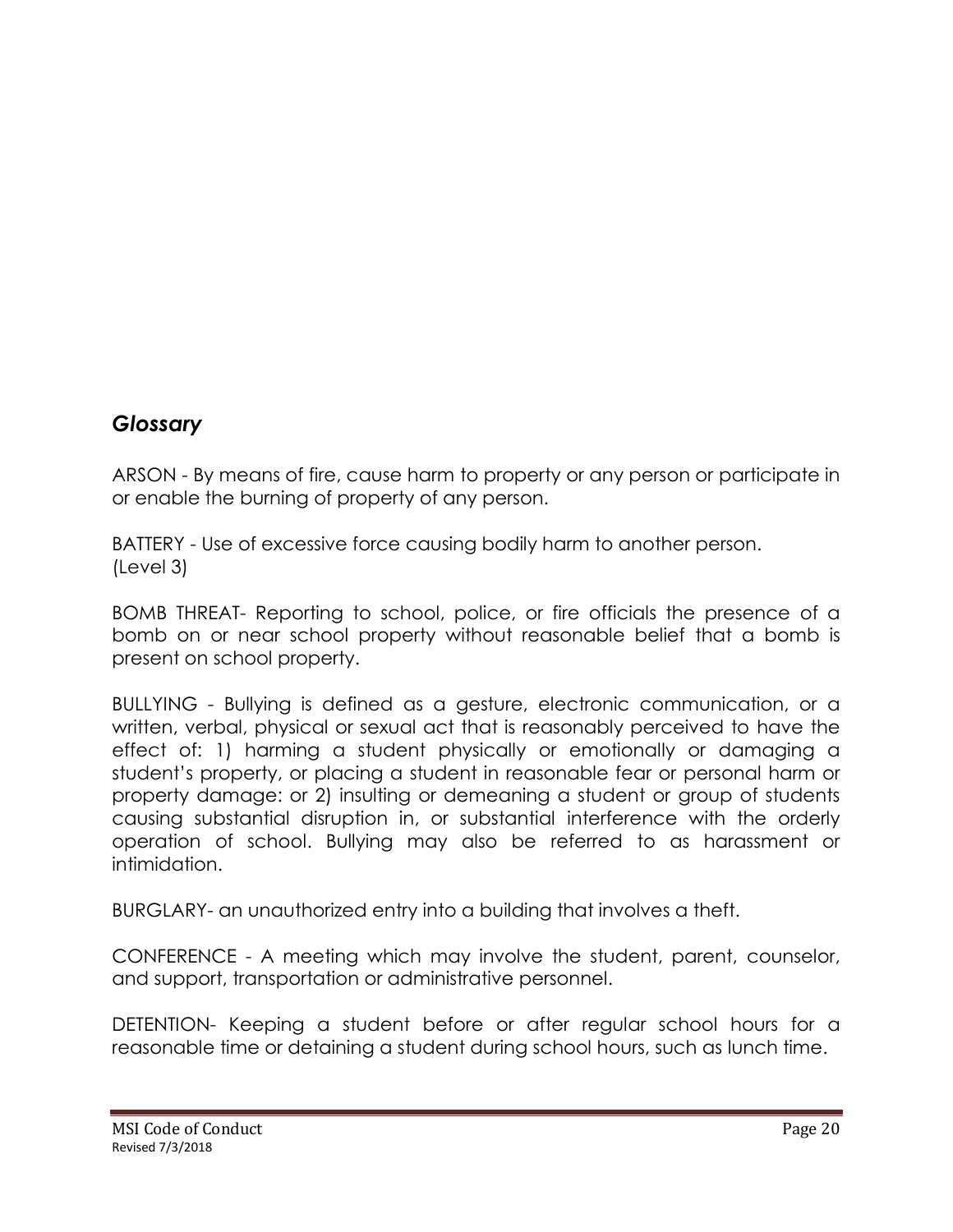DRESS CODE - A student will maintain personal attire and grooming standards that promote safety, health, and acceptable standards of social conduct, and are not disruptive to the educational environment. Examples include but are not limited to gang colors, bandanas or gang clothing, to include student clothing that materially and substantially disrupts classes or other school activities.

DRUG PARAPHERNALIA - Any instrument, device, article or contrivance used, designed for use, or intended for use in ingesting, smoking, administering, or preparing marijuana, hashish, crack or cocaine.

ELECTRONIC DEVICES -A student who uses a paging device will have the device confiscated. The student's parent/legal guardian may pick up the confiscated device from the school following the first offense. The parent/legal guardian may pick up the paging device for a second and/or all other offenses at the end of the school year. All confiscated paging devices will be maintained at the school site until they are returned. Schools will not be responsible for lost, stolen or damaged paging devices.

EXPLOSIVES - Substances that burst forth, usually with a great deal of noise, such as fireworks, firecrackers, cherry bombs, etc. No one will possess, handle, transmit, conceal, nor use any explosive device or substance that can be used as an explosive.

EXPULSION - The temporary (eleven to 180 school days) or permanent revocation of a student's right to attend Public schools.

EXTORTION - Forcing another to act against his will; taking property from a person by force or threat of force.

FELONY- A crime, such as rape, murder, or burglary, considered more serious than a misdemeanor and punishable by a stronger sentence.

FIGHTING - The exchange of mutual, physical contact, with or without injury. Without clear and convincing evidence that a participant attempted to avoid the confrontation, all parties will be disciplined.

GANG–RELATED BEHAVIOR - Participation in any activity that serves to advertise or promote gang activity, including (but not limited to) wearing and displaying jewelry, clothing, signs, or other indications of a gang.

INDIVIDUAL ACCOMMODATION PLAN - Refers to a federally–mandated plan of strategies or accommodations that is written by a school–based team of educators to address adjustments that are needed in the regular classroom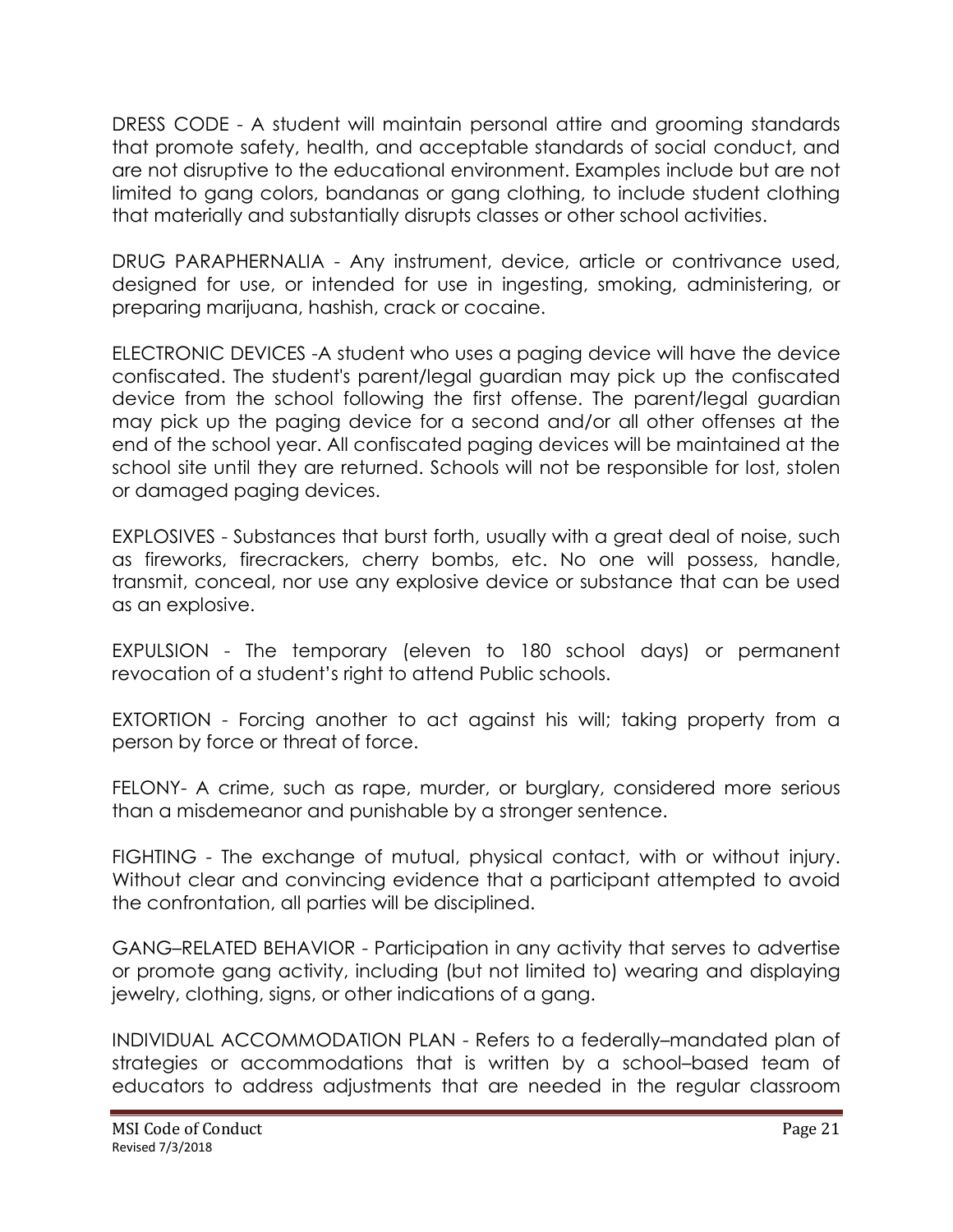setting to meet the instructional needs of a student with an identified Section 504 handicapping condition.

IN–SCHOOL SUSPENSION - To remove a student from his regular class schedule for a designated time; student is under adult supervision in a specific room within the building.

LITTERING - Throwing or scattering debris in improper locations.

MANIFESTATION REVIEW - A meeting to determine whether a child's misconduct is a manifestation of his handicap or disability.

MULTI–DISCIPLINARY COMMITTEE - A school–based team that determines whether a student's misbehavior is related to his handicap or disability.

OUT–OF–SCHOOL SUSPENSION - A student may not attend school or school– sponsored activities for a period of up to ten days and is not permitted to ride a school bus or participate in extracurricular activities during this time.

PROBATION CONTRACT - A behavioral contract developed by and monitored through the Hearing Officer that outlines the terms under which a student facing, or reinstated from, expulsion is allowed to return to school.

REPLICA GUN - A device which appears to be an operable firearm and is presented as being a real gun, but lacks the ability to expel a projectile. Replica guns do not include obvious toy weapons.

RESTITUTION - Repair or replacement of property, or to pay a reasonable cost of repair or replacement.

SECTION 504 - Refers to any individual under this 1973 federal law who has a physical or mental impairment which substantially limits one or more of such person's major life activities, has a record of such impairment, or is regarded as having such impairment. (An example might include a medical diagnosis of Attention Deficit Disorder).

SEXUAL HARASSMENT - Unwelcome sexual advances, requests for sexual favors, sexually motivated contact or other verbal or physical conduct or communication of a sexual nature. May include, but is not limited to: subtle pressure for sexual activity, inappropriate patting or pinching, intentional brushing against another's body.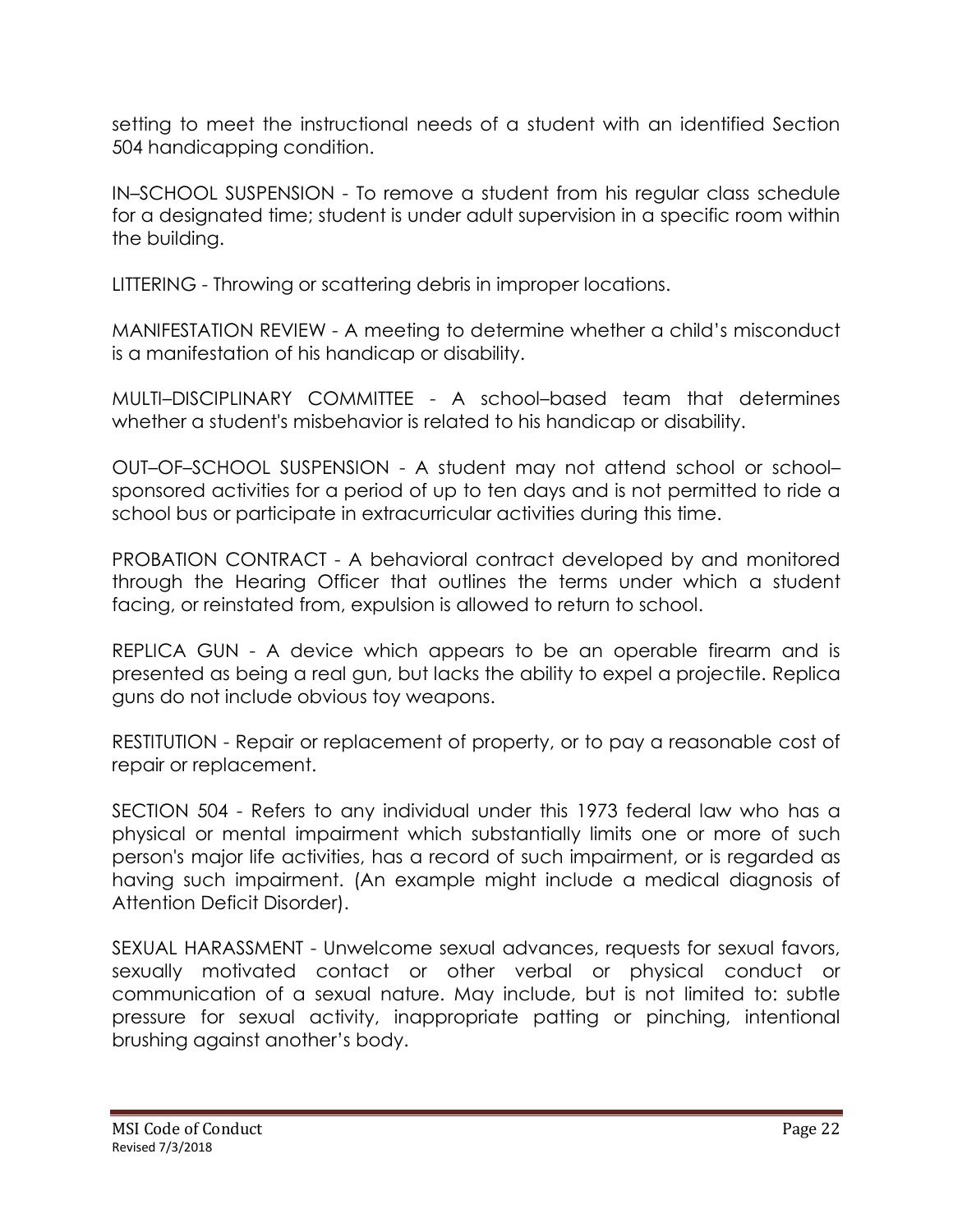STUDENT INTERVENTION TEAM - A school–based team consisting of at least two teachers, a counselor, an administrator, a social worker and/or school psychologist that convene to discuss issues (and make recommendations) related to a student.

THEFT - Taking property belonging to an individual or the school without permission, such as removing items from another's book bag or locker.

TRESPASSING - Entering any school facility or onto school property/bus without proper authority, including any school entry during a period of suspension or expulsion. (Level 2 Offense)

UNRULY - A student whose behavior is hard to manage and control.

VANDALISM - Intentionally or recklessly causing damage to or defacing school or property of others, or such action causing disruption to the educational process and/or school activities.

WEAPON -Any device intended to cause injury or bodily harm; any device used in a threatening manner that could cause bodily harm or injury, or any device that is primarily used for self–protection because of its potential to cause bodily harm or injury. Weapons include, but are not limited to, any type of knife, any type of firearm, any type of replica or look–alike firearm, BB guns, chains, razors, clubs, mace or other chemicals or gas, etc.

ZERO TOLERANCE -Behaviors that constitute safety violations and/or criminal conduct and punishable by a referral to the Executive Director with a recommendation for expulsion.